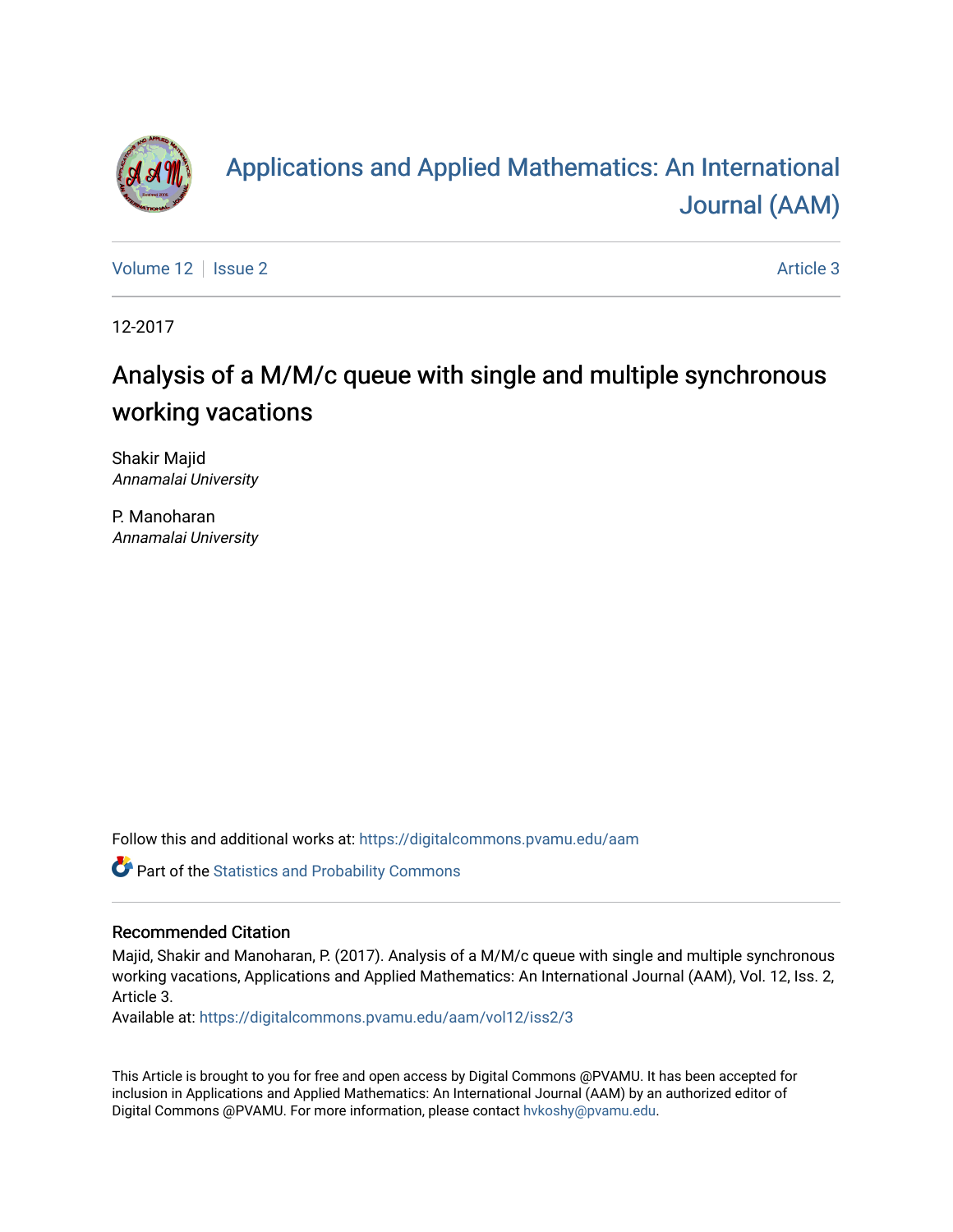

Available at http://pvamu.edu/aam Appl. Appl. Math. **ISSN: 1932-9466** Vol. 12, Issue 2 (December 2017), pp. 671 – 694 **Applications and Applied Mathematics:** An International Journal **(AAM)**

## Analysis of a  $M/M/c$  queue with single and multiple synchronous working vacations

## <sup>1</sup>Shakir Majid & <sup>2</sup>P. Manoharan

Department of Mathematics Annamalai University Annamalainagar - 608 002, India <sup>1</sup>shakirku16754@gmail.com, <sup>2</sup>drmanomaths.hari@gmail.com

Received: January 30, 2017; Accepted: September 2, 2017

## Abstract

We consider a  $M/M/c$  queuing system with synchronous working vacation and two different policies of working vacation i.e. a multiple working vacation policy and a single working policy. During a working vacation the server does not completely halts the service rather than it will render service at a lower rate. In synchronous vacation policy all the servers leave for a vacation simultaneously, when the server finds the system empty after finishing serving a customer. In multiple working vacation (MWV) policy the servers continue to take vacation till they find the system nonempty at a vacation completion instant. Single working vacation (SWV) policy is different from the multiple working vacation policy in a way that, when the working vacation ends and servers find the system empty, they remains idle until the first arrival occurs rather than taking another vacation. We have derived explicit expressions for some performance measures in terms of two indexes by using PGF method. We derived some results regarding the limiting behavior of some performance measures based on these two indexes. A comparison between the models is carried out and numerical results are provided to illustrate the effects of various parameters on system performance measures.

**Keywords:**  $M/M/c$  queue; Synchronous working vacation; Generating function

MSC 2010 No.: 60G10, 60G27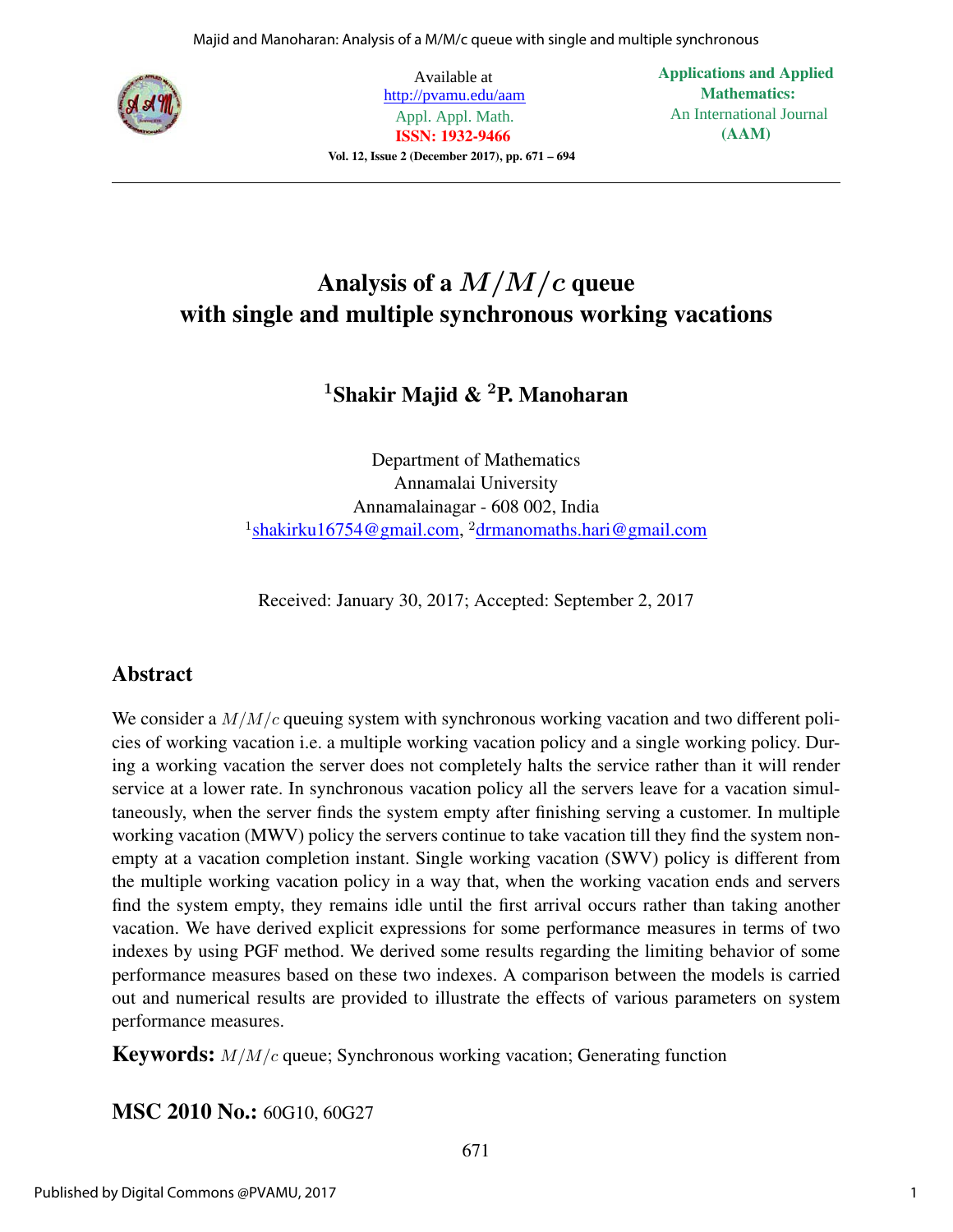## 1. Introduction

Over the last few decades, single server queuing systems have been studied extensively by various researchers. These queuing systems have a profound applications in the real life congestion systems including telecommunication, service and distribution centers, manufacturing and production systems along with other queuing systems having industrial importance. The analysis of multi-server vacation models is far more complex when compared to single server vacation models and therefore a limited information in the literature is available for multi-server vacation models. Levy and Yechiali (1976) did the early work on the multi-server vacation model. In this study, they analyzed the  $M/M/c$  queue, where individual vacations (called asynchronous vacations) may be taken by the servers and the expected number of customers were obtained along with the stationary distribution of busy server numbers in the system. Haghighi (1977, 1981) investigated the multiple-server queues with feedback. Later, Haghighi et al. (1986) studied multi-server Markovian queuing system with balking and reneging. Further, the analysis of  $M/M/c$  queue with both synchronous and asynchronous vacation policies was done by Chao and Zhao (1998) and deduced the stationary distribution by presenting some algorithms. The study of both, asynchronous and synchronous multi-server queues, with server vacations of a finite number of servers was performed by Zhang and Tian (2003a, 2003b).  $M/M/c/N$  queuing system with balking, reneging and synchronous vacations of some partial servers together was presented by Yue et al. (2006). A cost model for the determine of the optimal number of servers on vacations was formulated in this study. A multi-server queueing model with Markovian arrival and synchronous phase type vacations was formulated by Chakravarthy (2007) with the help of probabilistic rule and controlled thresholds. The exact transient solution for the state probabilities of a multi-server queueing system under Npolicy have been also obtained by Parthasarathy and Sudhesh (2008). Haghighi and Mishev (2006) analyzed a parallel finite buffer multi-server priority queuing model with balking and reneging and obtained the distribution the mean queue length by providing an algorithm.

In the above mentioned studies, the basis of the research is the supposition that the server completely ceases service during a vacation. However, there are many situations where the server does not remain completely inactive during a vacation. But provides service to the queue at a lower rate. This idea was first utilized by Servi and Finn (2003). Servi and Finn (2003) introduced a class of semi vacation polices, where the server does not completely stops working during a vacation, but it will render service at a lower rate to the queuing system. This type of vacation is called a working vacation (WV). Servi and Finn (2003) analyzed an  $M/M/1$  queue with multiple working vacations policy and derived the probability generating function for the number of customers in the system and LST for waiting time distributions and utilized results to analysis the system performance of gateway router in fiber communication networks. Liu et al. (2007) studied the same Servi and Finn (2003) model and provide the explicit expressions of distributions for the number of customers waiting in the queue and expected stationary queue length. Further, the authors derived expressions for expected regular busy period and expected busy cycle and their stochastic decomposition by utilizing the matrix geometric method. Other important studies were given by Kim et al. (2003), Wu and Takagi (2006) who generalized the work of Servi and Finn (2003) and applied the results to an  $M/G/1$  queue.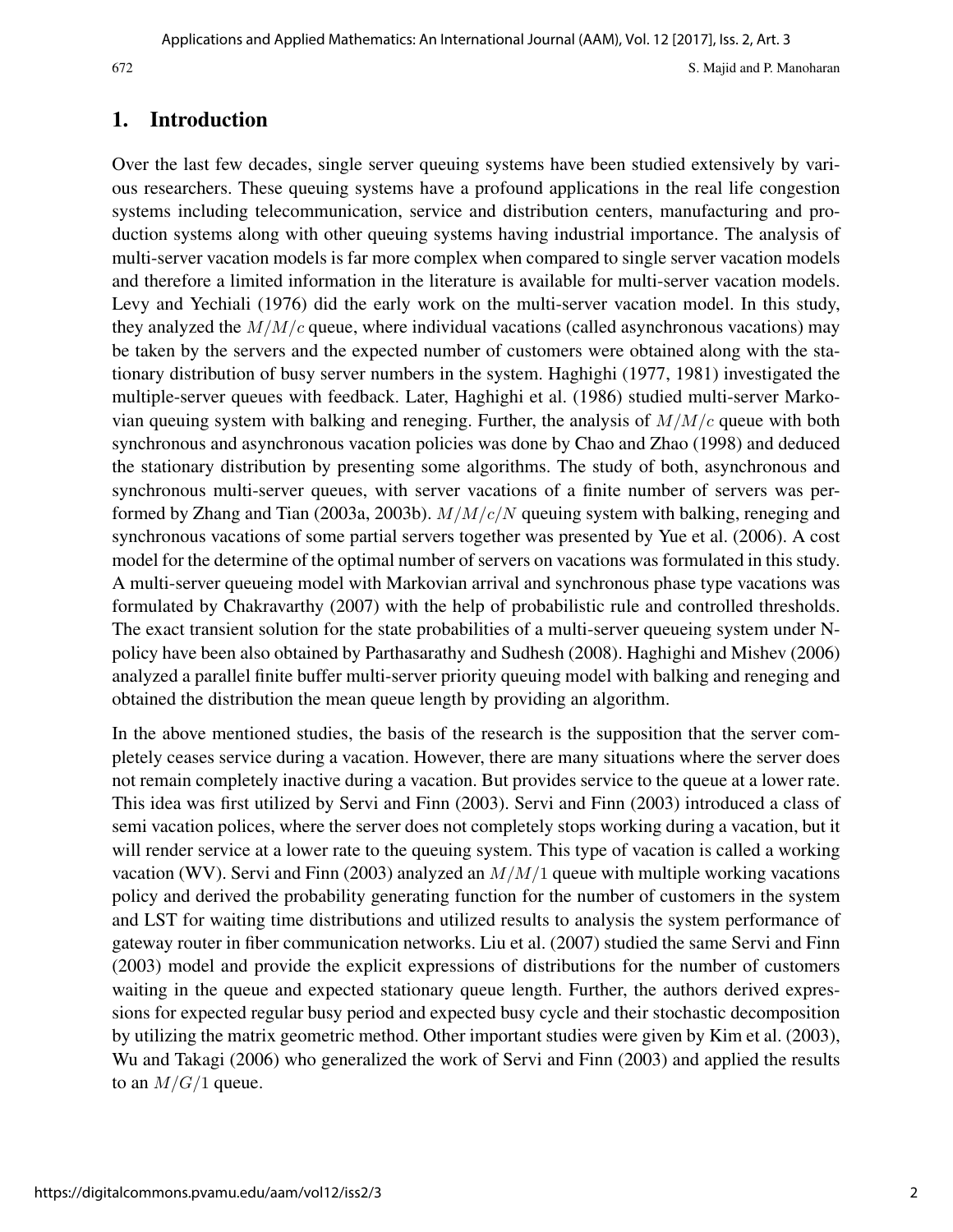AAM: Intern. J., Vol. 12, Issue 2 (December 2017) 673

In another significant study Li and Tian (2007) studied the discrete time working vacation queue GI/Geom/1 with service interruption. Baba (2005) analyzed a  $GI/M/1$  queue with general arrival process and multiple working vacations. Banik (2010) investigated the queuing systems  $GI/M/1/N$  and  $GI/M/1/\infty$  with single working vacation and exponentially distributed vacation times. Jain and Upadhyaya (2011) analyzed a finite-buffer multi-server unreliable Markovian queue with synchronous working vacation policy. Manoharan and Majid (2017) recently studied the impatient customers in a multi-server queue with working vacation and derived explicit expressions of the various performance measures and their stochastic decomposition. Xu et al. (2013) derived the steady state distribution of the queue length of an  $M/M/c$  queuing system by using a quasi-birth-and-death (QBD) process and a matrix-geometric solution method. Furthermore, they discussed a fluid flow model driven by this multi-server working vacation queue. The analysis of the  $PH/M/c$  queue with working vacation and impatient customers was done by Goswami and Selvaraju (2016). Vijayashree (2015) presented the transient solution of the  $M/M/c$  Queue in the Laplace domain by utilizing the matrix geometric approach.

The working vacation queue reduces to a classical vacation model, if the service rate during the working vacation degenerates into zero. Therefore, the generalization of classical vacation model is working vacation model and the study of such kind of models is far more complex than the previous work. In the classical vacation queuing models, the server does not continue providing service to the queue during a vacation and stops original work completely and such a policy may lead to the dissatisfaction of the customers and ultimately to the loss of costumer base. However in case of working vacation policy, the customers can get service as a sever still continues to work during a vacation and may accomplish other assistant work simultaneously. Therefore, the working vacation policy is more reliable than the classical vacation policy in some cases. Hence a working vacation period is an operation period of lower rate of the queuing system. A typical example of such a policy is found in case of maintenance problem, the ideal machine can be utilized for the inspection and preventive maintenance.

The paper is organized as follows. In Section 2, we provide the description of the  $M/M/c$  model with MWV. In Section 3, we develop the model as a quasi-birth-death process and carry out the steady state analysis of the system by deriving the explicit expressions of the various performance measures in terms of two indexes and some numerical illustrations are presented.  $M/M/c$  model with SWV model is analyzed in Section 4. In Section 5, we have provided the comparison between the MWV and SWV models by presented some numerical results.

## 2. Model Description

We consider an  $M/M/c$  queuing system with synchronous working vacation policy, where the customers arrive according to Poisson process with rate  $\lambda$ . The service rate during the regular busy period is exponentially distributed with mean  $\frac{1}{\mu_b}$ , where  $\rho = \frac{\lambda}{c\mu_b}$  $\frac{\lambda}{c\mu_b}$  < 1 is the stability condition. All the servers take the vacation simultaneously, when they finds the system empty and vacation duration is also exponentially distributed with parameter  $θ$ . An arriving customer is served at an exponential rate  $\mu_v(\mu_v < \mu_b)$  during a working vacation period. In MWV policy, the servers continues to take vacation till they find the system non-empty at a vacation completion instant. When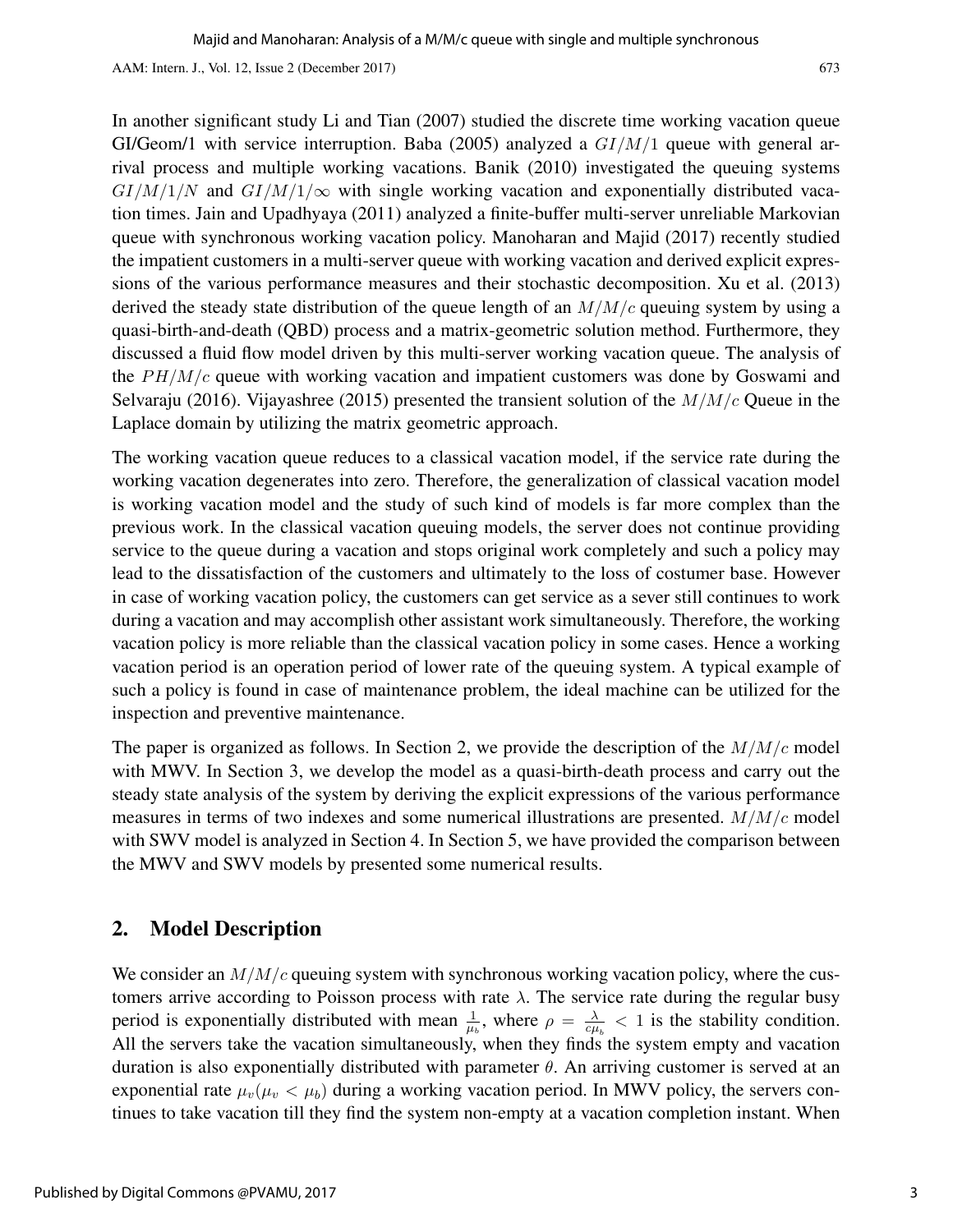the vacation period ends and the server finds at least one customer waiting in the queue, it changes its service rate from  $\mu$ <sub>v</sub> to  $\mu$ <sub>b</sub> and a non-vacation period starts. The server shifts its service rate from  $\mu_v$  to  $\mu_b$  if the vacation period ends in between the ongoing service and continues to service until completion at the higher rate.

Let  $\{L(t), t \ge 0\}$  be the number of customers in the system at time t and  $J(t)$  be the state of system at time  $t$ , where  $J(t)$  is defined as follows:

$$
J(t) = \begin{cases} 1, & \text{when the servers are in regular busy period at time } t, \\ 0, & \text{when the servers are in working vacation period at time } t. \end{cases}
$$

Then,  $\{(L(t), J(t)), t \ge 0\}$  defines a two dimensional continuous time discrete state Markov chain with state space

$$
E = \left\{ \{ (0,0) \} \bigcup \{ (i,j) \}, i = 1,2,...,j = 0,1 \right\}.
$$

## 3. The Stationary Analysis

Let  $P_{i,j}=P$  { $L(t) = i$ ,  $J(t) = j$ },  $i = 0, 1, 2, ..., j = 0, 1$  denote the steady state probabilities. The set of balance equations governing the system are given as follows:

$$
\lambda P_{0,0} = \mu_v P_{1,0} + \mu_b P_{1,1},\tag{1}
$$

$$
(\lambda + \theta + n\mu_v)P_{n,0} = \lambda P_{n-1,0} + (n+1)\mu_v P_{n+1,0}, \text{ if } n \ge 1,
$$
\n(2)

$$
(\lambda + \mu_b)P_{11} = \theta p_{1,0} + 2\mu_b P_{2,1},\tag{3}
$$

$$
(\lambda + n\mu_b)P_{n,1} = \lambda P_{n-1,1} + (n+1)\mu_b P_{n+1,1} + \theta P_{n,0}, \qquad \text{if} \quad 2 \le n \le c-1,\tag{4}
$$

$$
(\lambda + c\mu_b)P_{n,1} = \lambda P_{n-1,1} + c\mu_b P_{n+1,1} + \theta P_{n,0}, \text{ if } n \ge c. \tag{5}
$$

Define the probability generating functions, for  $0 < z \leq 1$ ,

$$
P_0(z) = \sum_{n=0}^{\infty} z^n P_{n,0},
$$
  

$$
P_1(z) = \sum_{n=1}^{\infty} z^n P_{n,1},
$$

with  $P_0(1) + P_1(1) = 1$  and  $P'_{0}(z) = \sum_{n=1}^{\infty} n z^{n-1} P_{n,0}$ .

Multiplying equation (2) by  $z^n$  and summing over all possible values of n and using equation (1), we have,

$$
\mu_v(1-z)P'_0(z) = (\lambda(1-z) + \theta)P_0(z) - (\theta P_{0,0} + \mu_b P_{1,1}).
$$
\n(6)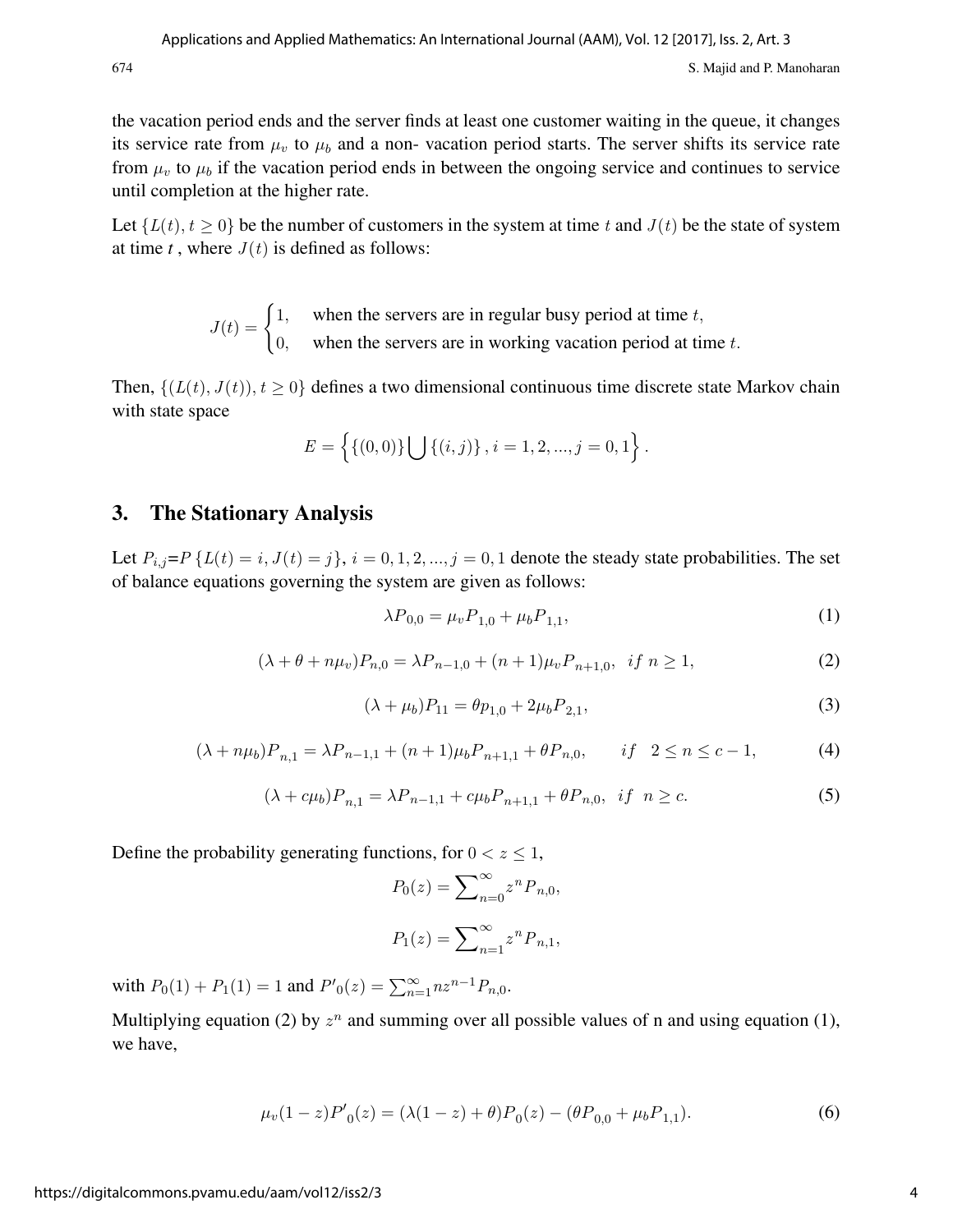AAM: Intern. J., Vol. 12, Issue 2 (December 2017) 675

Similarly, multiplying equation (4) and equation (5) by  $z<sup>n</sup>$  and summing over all possible values of n and using equation (3), we get

$$
(1-z)(\lambda z - c\mu_b)P_1(z) = \theta z p_0(z) - (\theta P_{0,0} + \mu_b P_{1,1})z + \mu_b(1-z)\sum_{n=1}^c (n-c)P_{n,1}z^n.
$$
 (7)

### 3.1. Solution of differential equation

Set

$$
H = \theta P_{0,0} + \mu_b P_{1,1}.
$$
\n(8)

For  $z \neq 1$ ,

$$
P'_0(z) - \left(\frac{\lambda}{\mu_v} + \frac{\theta}{\mu_v(1-z)}\right) P_0(z) = -\frac{H}{\mu_v(1-z)}.
$$
 (9)

This is an ordinary linear differential equation with constant coefficients. To solve it, an integrating factor can be found as

$$
I.F = e^{-\int \left[\frac{\lambda}{\mu v} + \frac{\theta}{\mu v(1-z)}\right]dz} = e^{-\frac{\lambda z}{\mu v}}(1-z)^{\frac{\theta}{\mu v}}.
$$

Hence, the general solution to the differential equation (9) is given by

$$
\frac{d}{dz}\left[e^{\frac{\lambda z}{\mu v}}(1-z)^{\frac{\theta}{\mu v}}P_0(z)\right] = \left[\frac{H}{\mu_v(1-z)}\right]e^{-\frac{\lambda x}{\mu v}}(1-z)^{\frac{\theta}{\mu v}-1}.\tag{10}
$$

Integrating from 0 to *z*, we get

$$
P_0(z) = e^{\frac{\lambda z}{\mu_v}} (1-z)^{-\frac{\theta}{\mu_v}} \left[ P_0(0) - \frac{H}{\mu_v} \int_0^z e^{-\frac{\lambda x}{\mu_v}} (1-x)^{\frac{\theta}{\mu_v}-1} dx \right].
$$
 (11)

Then,

$$
P_0(1) = e^{\frac{\lambda}{\mu_v}} \left[ P_0(0) - \frac{H}{\mu_v} \int_0^1 e^{-\frac{\lambda_x}{\mu_v}} (1-x)^{\frac{\theta}{\mu_v}-1} dx \right] \lim_{z \to 1} (1-z)^{\frac{-\theta}{\mu_v}}.
$$
 (12)

Since

$$
0 \le P_0(1) = \sum_{n=0}^{\infty} P_{n,0} \le 1
$$
 and  $\lim_{z \to 1} (1-z)^{-\frac{\theta}{\xi}} = \infty$ ,

we must have the term

$$
P_{0,0} = P_0(0) = \frac{H}{\mu_v} K,\tag{13}
$$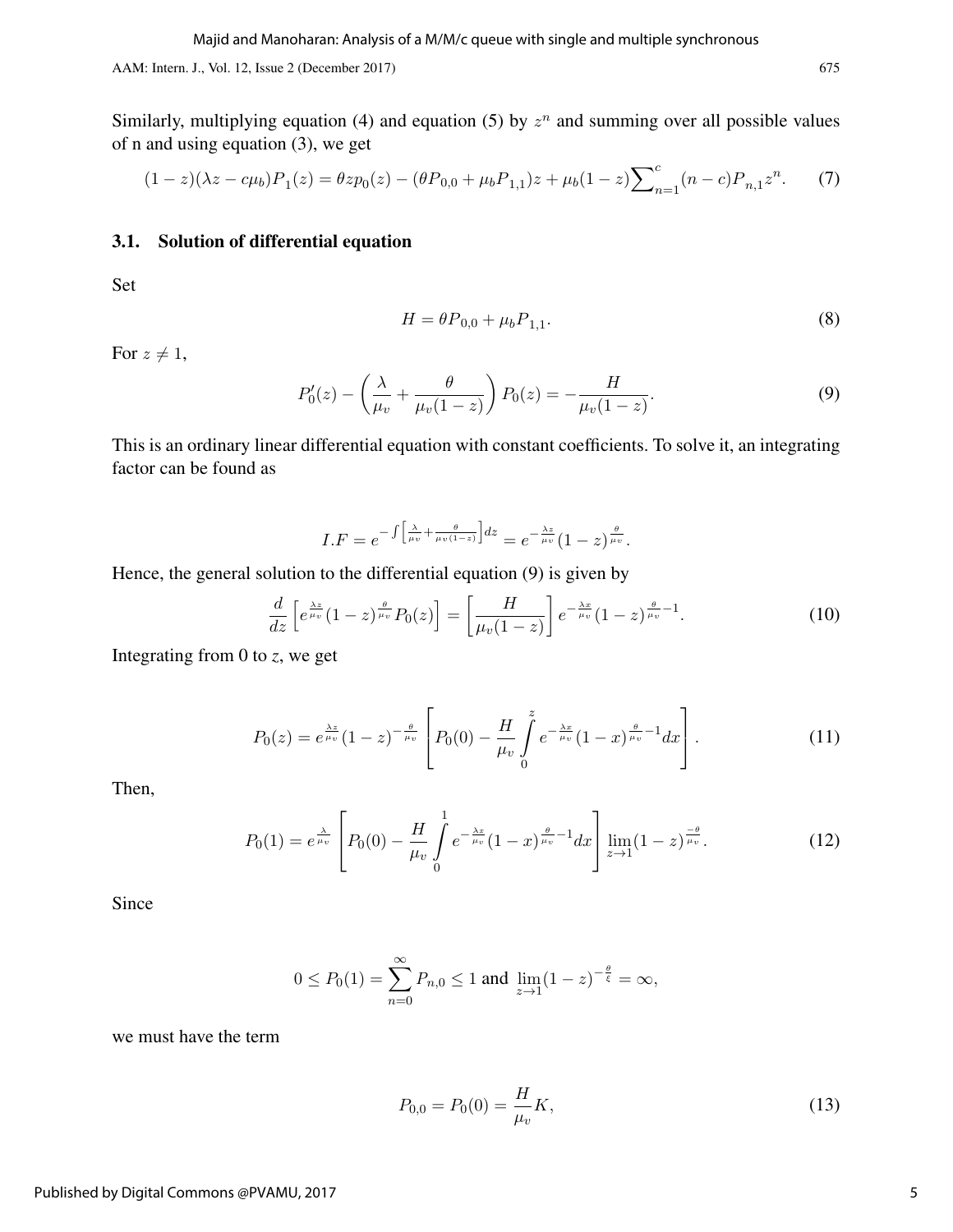where

$$
K = \int_{0}^{1} e^{\frac{-\lambda x}{\mu v}} (1 - x)^{\frac{\theta}{\mu v} - 1} dx.
$$
 (14)

Define (Altman and Yechiali (2006))

$$
Z(\lambda, \theta) = -\lambda^{-\theta} e^{-\lambda} (-\Gamma(\theta, -\lambda) + \Gamma(\theta)), \tag{15}
$$

where  $\Gamma(z)$  is the Γ function that has representation

$$
\Gamma(z) = \int_{0}^{\infty} e^{-t} t^{z-1} dt,
$$
\n(16)

and

$$
\Gamma(a,z) = \int_{z}^{\infty} e^{-t} t^{a-1} dt.
$$
\n(17)

Some computations give

$$
K = Z\left(\frac{\lambda}{\mu_v}, \frac{\theta}{\mu_v}\right). \tag{18}
$$

From equations (8) and (13), we have

$$
P_{0,0} = \left(\frac{\theta P_{0,0} + \mu_b P_{1,1}}{\mu_v}\right) K = \frac{K\mu_b}{\mu_v - \theta K} P_{1,1}.
$$
 (19)

Substituting the value of  $H$  from equation (13) into equation (11), we obtain

$$
P_0(z) = \frac{e^{\frac{\lambda z}{\mu_v}}}{(1-z)^{\frac{\theta}{\mu_v}}} \left[1 - \frac{1}{K} \int\limits_0^z e^{\frac{-\lambda x}{\mu_v}} (1-x)^{\frac{\theta}{\mu_v}-1} dx\right] P_{0,0}.
$$
 (20)

Using L'Hospital's rule, we get

$$
P_0(1) = \frac{\mu_v}{\theta K} P_{0,0}.
$$
\n(21)

By substituting the value of  $P_{0,0}$  from equation (19), we have the relation

$$
\theta P_0(1) = \theta P_{0,0} + \mu_b P_{1,1}.
$$
\n(22)

Equation (7) can be expressed as

$$
P_1(z) = \frac{[\theta P_0(z) - H]z}{(\lambda z - c\mu_b)(1 - z)} - \frac{\mu_b}{\lambda z - c\mu_b}R(z),
$$
\n(23)

where

$$
R(z) = \sum_{n=1}^{c} (c - n) P_{n,1} z^n.
$$
 (24)

Equation (20) gives  $P_0(z)$  in terms of  $P_{0,0}$ , the proportion of time the system is empty and the server is on working vacation. Also, equation (23) shows that  $P_1(z)$  is a function of  $P_0(z)$ , H and  $R(z)$ . Hence, once  $P_{0,0}$  and  $P_{j,1}(j = 1, 2, ..., c)$  are calculated,  $P_0(z)$  and  $P_1(z)$  are completely determined.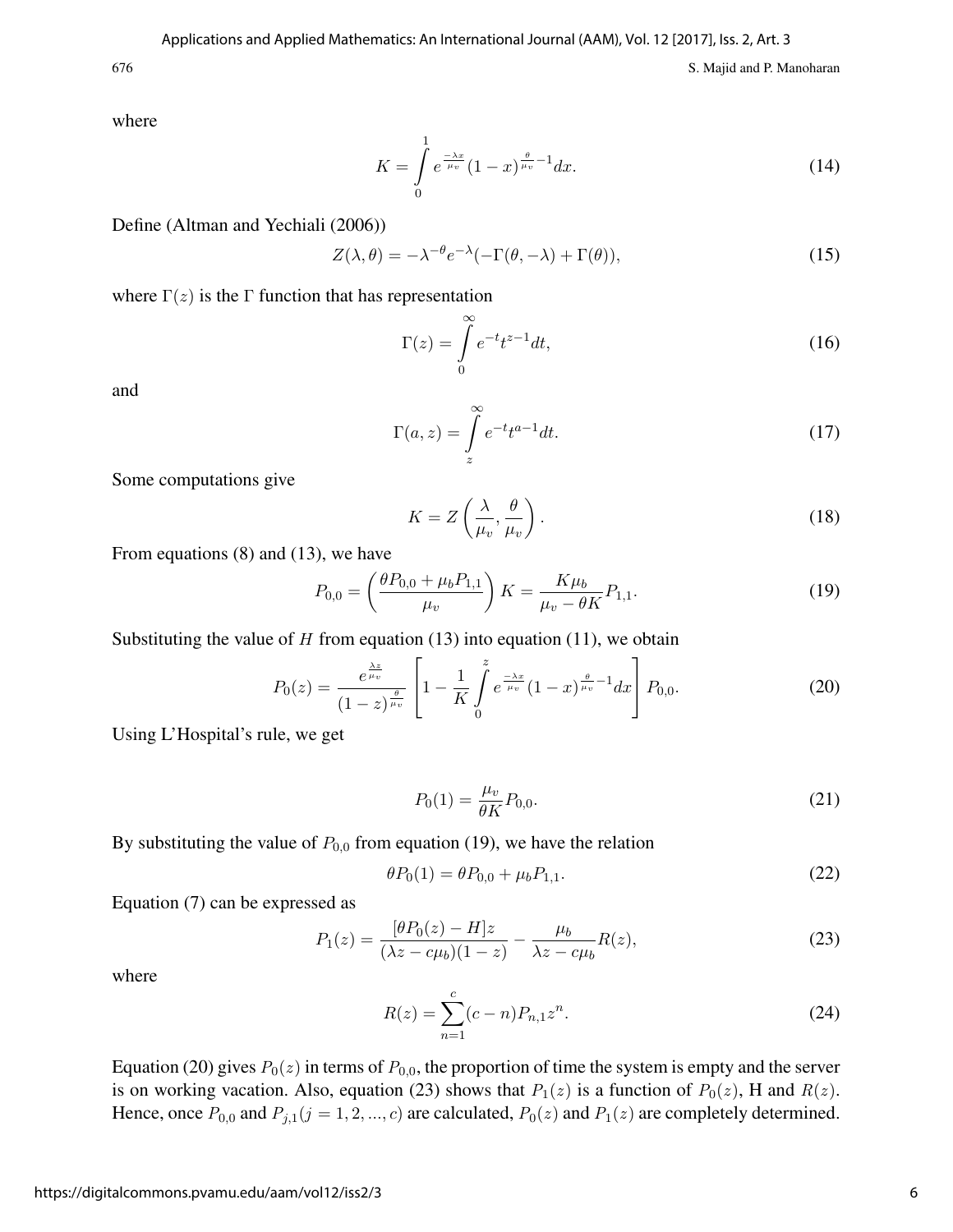Majid and Manoharan: Analysis of a M/M/c queue with single and multiple synchronous

AAM: Intern. J., Vol. 12, Issue 2 (December 2017) 677

#### 3.2. Performance Measures

Applying L'Hospital's rule in equation (23), we have

$$
P_1(1) = \frac{[\theta P_0(1) - H] + \theta P'_0(1)]}{c\mu_b - \lambda} + \frac{\mu_b}{c\mu_b - \lambda} R(1),\tag{25}
$$

where

$$
R(1) = \sum_{n=1}^{c} (c - n) P_{n,1}.
$$
\n(26)

Applying equation (22), we have

$$
P_1(1) = \frac{\theta}{c\mu_b - \lambda} E(L_0) + \frac{\mu_b}{c\mu_b - \lambda} R(1).
$$
 (27)

Applying L'Hospital's rule to equation (6), we have

$$
E(L_0) = \lim_{z \to 1} P'_0(z) = \frac{-\lambda P_0(1) + \theta P'_0(1)}{\mu_v}
$$
  
= 
$$
\frac{\lambda P_0(1) - \theta E(L_0)}{\mu_v},
$$
 (28)

implying that

$$
P_0(1) = \frac{(\theta + \mu_v)}{\lambda} E(L_0). \tag{29}
$$

Using equations (27) and (29) and noting that  $P_0(1)+P_1(1)=1$ , we get the mean number of customers when the system is in working vacation as

$$
E(L_0) = P'_0(1) = \frac{\lambda(1-\rho)}{\theta + \mu_v(1-\rho)} - \frac{\frac{\lambda}{c}}{\theta + \mu_v(1-\rho)}R(1).
$$
 (30)

Substituting (30) into (29), we get the probability that the server is on working vacation

$$
P(J=0) = P_0(1) = \frac{(1-\rho)(\theta + \mu_v)}{\theta + \mu_v(1-\rho)} - \frac{\frac{\theta + \mu_v}{c}}{\theta + \mu_v(1-\rho)}R(1),
$$
\n(31)

and the probability that the server is in busy period

$$
P(J=1) = P_1(1) = 1 - P_0(1) = \frac{\theta \rho}{\theta + \mu_v(1-\rho)} + \frac{\frac{\theta + \mu_v}{c}}{\theta + \mu_v(1-\rho)}R(1).
$$
 (32)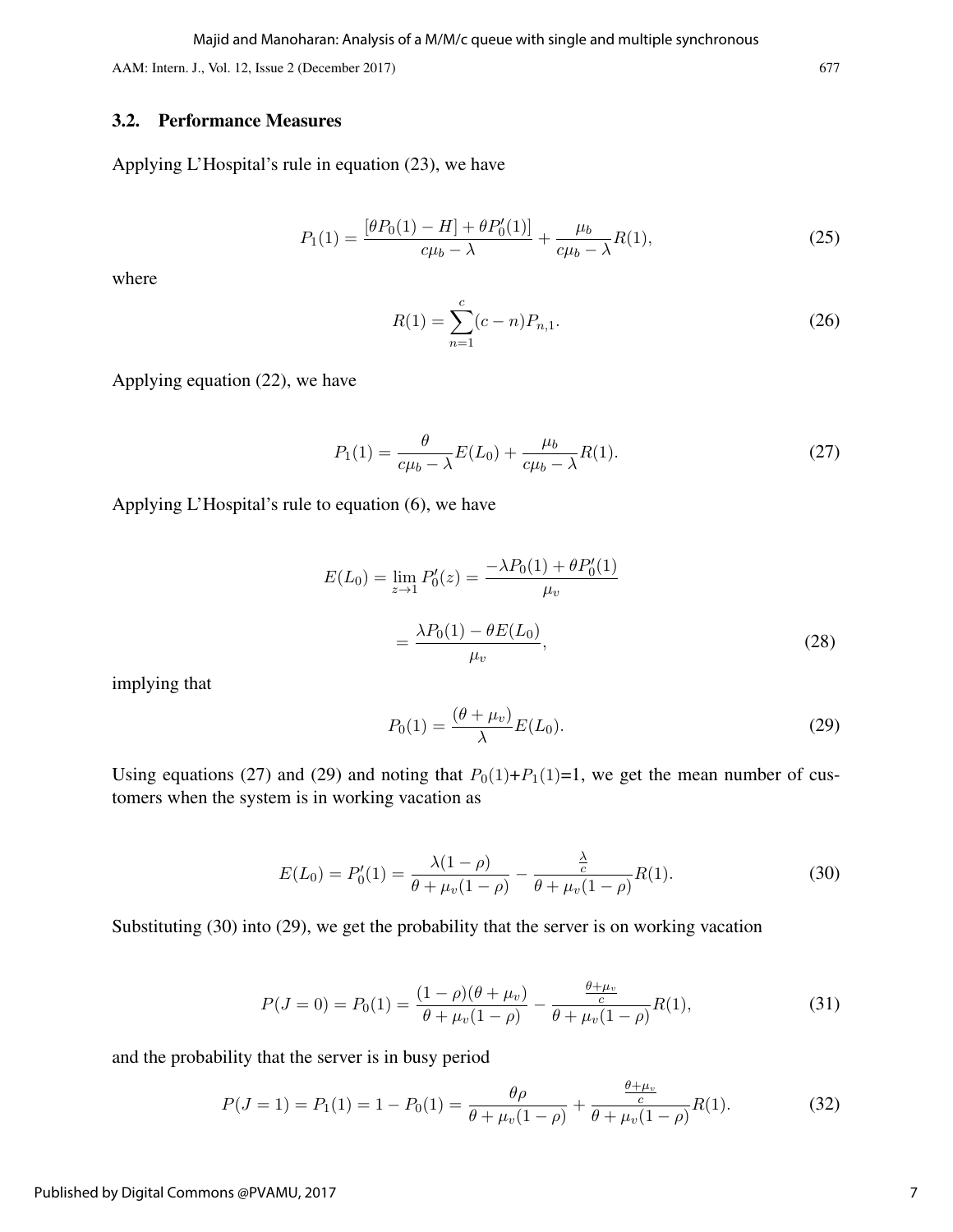Now, we derive  $E(L_1)$ . Differentiating equation (7) and using L'Hospital's rule, we get

$$
E(L_1) = \lim_{z \to 1} P'_1(z)
$$
  
= 
$$
\lim_{z \to 1} \left\{ \frac{-z\lambda(-H + \theta P_0(z))}{(1 - z)(\lambda z - c\mu_b)^2} + \frac{-H + \theta P_0(z) + z\theta P'_0(z)}{(1 - z)(\lambda z - c\mu_b)} + \frac{z(-H + \theta P_0(z))}{(1 - z)^2(\lambda z - c\mu_b)} + \mu_b \frac{[(c\mu_b - \lambda z)R'(z) + \lambda R(z)]}{(c\mu_b - \lambda z)^2} \right\}
$$
  
= 
$$
\frac{\theta(c\mu_b - \lambda)E(L_0(L_0 - 1)) + 2c\mu_b\theta E(L_0)}{2((c\mu_b - \lambda))^2} + \frac{R'(1)}{c(1 - \rho)} + \frac{\rho R(1)}{c(1 - \rho)^2},
$$
(33)

where

$$
R'(1) = \frac{dR(z)}{dz} \text{ at } z = 1
$$
  
= 
$$
\sum_{j=1}^{c} j(c-j)P_{j,1}.
$$
 (34)

In order to get the value of  $P''_0(1)$ , we differentiate equation (6) twice on both sides such that

$$
\mu_v(1-z)P_0'''(z) + 2\lambda P_0'(z) = [\lambda(1-z) + \theta + 2\mu_v]P_0''(z),\tag{35}
$$

where

$$
P_0'''(z) = \frac{d^3 P_0(z)}{dz^3}.
$$

Letting  $z=1$  in (35), we obtain

$$
P_0''(1) = \frac{2\lambda}{\theta + 2\mu_v} P_0'(1),\tag{36}
$$

or, equivalently,

$$
E[L_0(L_0 - 1)] = \frac{2\lambda}{\theta + 2\mu_v} E[L_0].
$$
\n(37)

Substituting equation (37) into equation (33), we obtain the mean number of customers when the system is in regular busy period

$$
E[L_1] = \frac{\rho \theta}{1 - \rho} \left[ \frac{1}{\theta + 2\mu_v} + \frac{1}{\lambda(1 - \rho)} \right] E[L_0] + \frac{1}{c(1 - \rho)} R'(1) + \frac{\rho}{c(1 - \rho)^2} R(1).
$$
 (38)

Hence, the mean number of customers in the system is

$$
E[L] = E[L_0] + E[L_1]
$$
  
=  $\left\{ 1 + \frac{\rho \theta}{1 - \rho} \left[ \frac{1}{\theta + 2\mu_v} + \frac{1}{\lambda(1 - \rho)} \right] \right\} \left[ \frac{\lambda(1 - \rho) - \frac{\lambda}{c} R(1)}{\theta + \mu_v (1 - \rho)} \right]$   
+  $\frac{1}{c(1 - \rho)} R'(1) + \frac{\rho}{c(1 - \rho)^2} R(1).$  (39)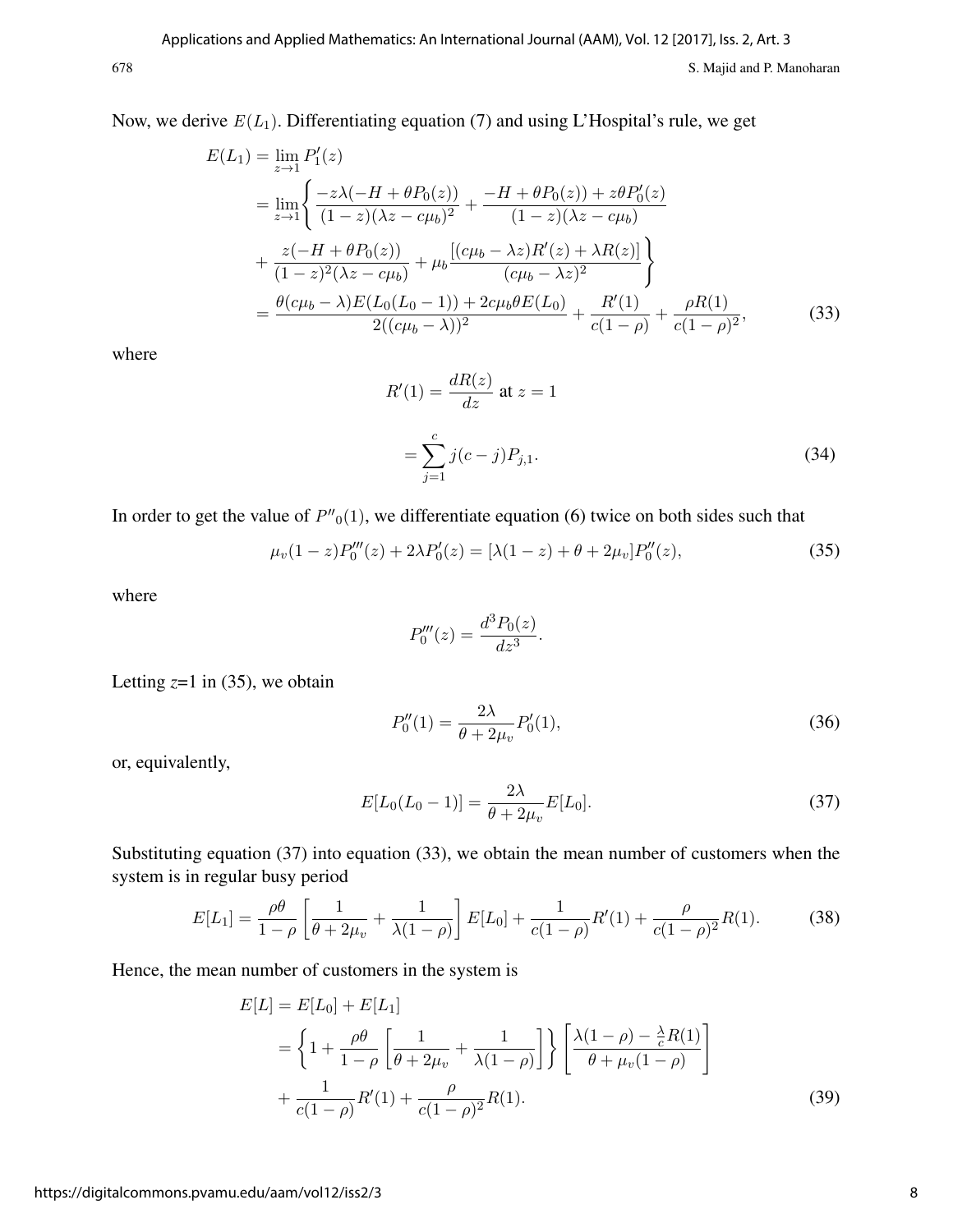AAM: Intern. J., Vol. 12, Issue 2 (December 2017) 679

Using equation (31) in equation (21), we finally get

$$
P_{0,0} = \frac{\theta K}{\mu_v} P_0(1) = \frac{\theta K}{\mu_v} \left[ \frac{(1-\rho)(\theta + \mu_v) - \frac{(\theta + \mu_v)}{c} R(1)}{\theta + \mu_v (1-\rho)} \right].
$$
 (40)

If the system is in state  $(n, 1)$ , the service rates of the servers are  $n\mu_b$  for  $n \leq c$  and  $c\mu_b$  for  $n > c$ respectively. Hence, the mean number of customers served per unit of time is given by

$$
N_s = \sum_{n=1}^{c} n\mu_b P_{n,1} + \sum_{n=c+1}^{\infty} c\mu_b P_{n,1} = \mu_b [cP_1(1) - R(1)],
$$
\n(41)

implying the proportion of customers served per unit of time is given by

$$
P_s = \frac{N_s}{\lambda} = \frac{1}{c\rho} [cP_{.1} - R(1)],\tag{42}
$$

where  $P_1(1)$  is given by (32).

In this subsection, we have derived all the performance measures of the system in terms of  $R(1)$ or/and  $R'(1)$ . In the next subsection, we calculate these two indexes.

#### 3.3. Limiting Behavior

We consider the limiting behavior for some performance measures when  $\rho \rightarrow 1$ . Since  $P_0(1) \geq 0$ , hence from equation (31), we have

$$
0\leq Q(1)\leq c(1-\rho),
$$

which gives that

$$
\lim_{\rho \to 1} R(1) = 0. \tag{43}
$$

Since  $R(1) = \sum_{n=1}^{c}$  $\sum_{j=1}$   $(c-j)P_{j,1}$ , therefore,

$$
\lim_{\rho \to 1} P_{j,1} = 0 \quad \text{for} \quad j = 1, 2, \dots, c - 1,\tag{44}
$$

which implies that

$$
\lim_{\rho \to 1} R'(1) = \lim_{\rho \to 1} \sum_{j=1}^{c} j(c-j) P_{j,1} = 0.
$$
\n(45)

Figure 1 shows the effect of  $\rho$  on  $R(1)$  and  $R'(1)$ , where the parameter values are  $\theta=0.7$ ,  $\mu_b=3$ ,  $\mu_v$ =1.5 and  $c = 5$ . It is observed from Figure 1 that both  $R(1)$  and  $R'(1)$  tends to zero when  $\rho \rightarrow 1$ . This observation agrees with equations (43) and (45). Using equation (43), we have from equations (31) and (32) that

$$
\lim_{\rho \to 1} P_0(1) = 0,\tag{46}
$$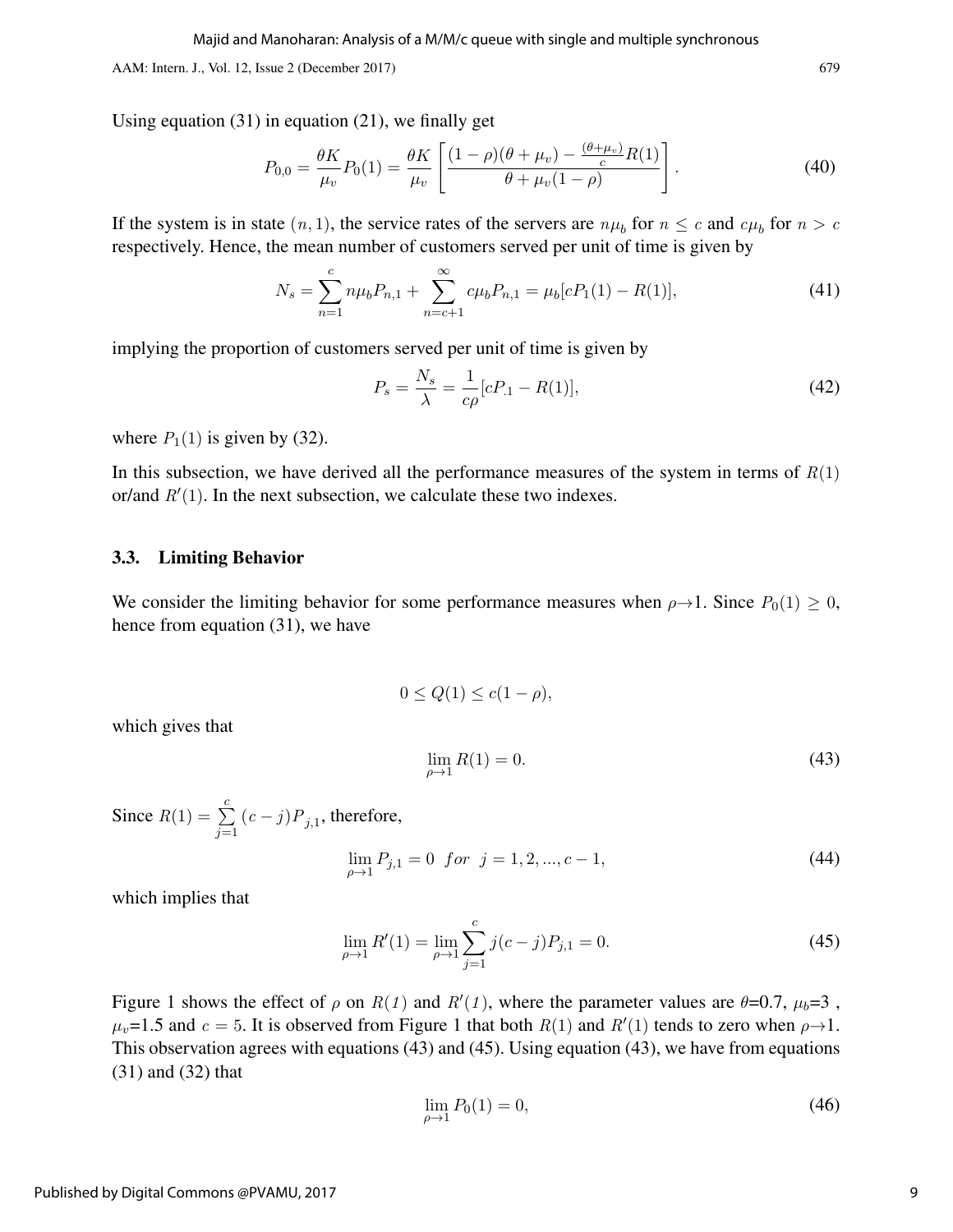$$
\lim_{\rho \to 1} P_1(1) = 1. \tag{47}
$$

Further, we get from (42) that

$$
\lim_{\rho \to 1} P_s = 1. \tag{48}
$$



**Figure 1.** Effects of  $\rho$  on  $R(1)$  and  $R'(1)$ .

## 3.4. Calculations of  $R(1)$  and  $R'(1)$

In order to calculate the values  $R(1)$  and  $R'(1)$ , we need to compute  $P_{j,1}$ , for  $j = 1, 2, ..., c - 1$ . From equations (1), (2), (3) and (4), the unknown probabilities  $P_{j,1}$ , for  $j = 1, 2, ..., c - 1$  and  $P_{j,0}$ , for  $j = 0, 1, 2, ..., c - 1$  satisfy the following  $2c - 3$  linear equations:

$$
\lambda P_{0,0} = \mu_v P_{1,0} + \mu_b P_{1,1},\tag{49}
$$

$$
(\lambda + \theta + n\mu_v)P_{n,0} = \lambda P_{n-1,0} + (n+1)\mu_v P_{n+1,0}, \qquad \text{if } 1 \le n \le c-2,
$$
 (50)

$$
(\lambda + \mu_b)P_{1,1} = \theta p_{1,0} + 2\mu_b P_{2,1},\tag{51}
$$

$$
(\lambda + n\mu_b)P_{n,1} = \lambda P_{n-1,1} + (n+1)\mu_b P_{n+1,1} + \theta P_{n,0}, \ \ if \ 2 \le n \le c-2. \tag{52}
$$

Hence, we need two another independent equations to compute all  $2c - 1$  unknowns. From equation (19), we have

$$
P_{0,0} = \frac{K\mu_b}{\mu_v - \theta K} P_{1,1},\tag{53}
$$

implies that

$$
P_{1,1} = \delta P_{0,0},\tag{54}
$$

where

$$
\delta = \frac{\mu_v - \theta K}{K \mu_b}.\tag{55}
$$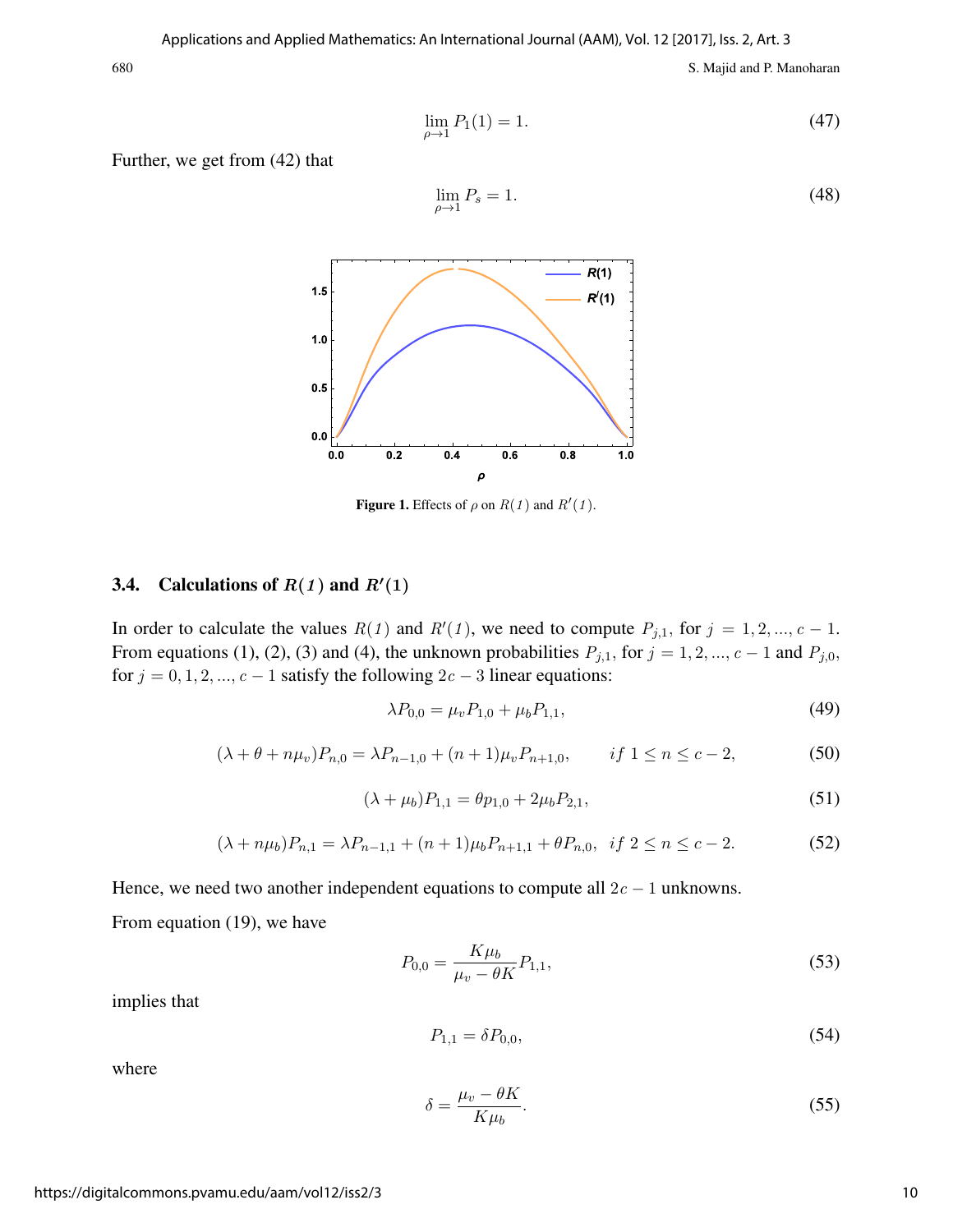AAM: Intern. J., Vol. 12, Issue 2 (December 2017) 681

Substituting equation (22) into equation (31), we get

$$
P_{0,0} + \frac{\mu_b}{\theta} P_{1,1} = \frac{(c\mu_b - \lambda)(\theta + \mu_v)}{c\mu_b \theta + \mu_v (c\mu_b - \lambda)} - \frac{\mu_b(\theta + \mu_v)}{c\mu_b \theta + \mu_v (c\mu_b - \lambda)} R(1). \tag{56}
$$

Hence, we have two more independent equations (54) and (56). Therefore, we obtain  $2c - 1$  equations to solve  $2c - 1$  unknowns. We solve these equations analytically as follows.

Substituting equation  $(54)$  into equations  $(49)$  and  $(51)$ , we obtain

$$
(\lambda - \mu_b \delta) P_{0,0} = \mu_v P_{1,0},
$$
\n(57)

$$
(\lambda + \mu_b)\delta P_{0,0} = \theta p_{1,0} + 2\mu_b P_{2,1}.
$$
\n(58)

Hence,  $P_{j,0}, j = 1, 2, ..., c - 1$  and  $P_{j,1}, \delta \tilde{I} \tilde{S} \tilde{U} j = 2, 3, ..., c - 1$  satisfy equations (50), (52), (57), and (58). These equations can be written in matrix form. For this, we define two column vectors as follows,

$$
P_0 = (P_{1,0}, P_{2,0}, ..., P_{(c-1),0})^T,
$$
  
\n
$$
P_1 = (P_{2,1}, P_{3,1}, ..., P_{(c-1),1})^T.
$$
\n(59)

Then, we have

$$
AP_0 = DP_{0,0},
$$
  

$$
BP_0 + CP_1 = EP_{0,0},
$$
 (60)

where *A*, *B* and *C* are matrices defined as follows,

$$
A = \begin{pmatrix} \mu_v & 0 & 0 & \dots & 0 & 0 & 0 \\ -a_1 & 2\mu_v & 0 & \dots & 0 & 0 & 0 \\ \lambda & -a_2 & 3\mu_v & \dots & 0 & 0 & 0 \\ \vdots & \vdots & \vdots & \dots & \vdots & \vdots & \vdots \\ 0 & 0 & 0 & \dots & \lambda - a_{c-2} & (c-1)\mu_v \end{pmatrix},
$$

$$
B = \begin{pmatrix} \theta & 0 & \dots & 0 & 0 \\ 0 & \theta & \dots & 0 & 0 \\ \vdots & \vdots & \dots & \vdots & \vdots \\ 0 & 0 & \dots & \theta & 0 \end{pmatrix},
$$

$$
C = \begin{pmatrix} 2\mu_b & 0 & 0 & \dots & 0 & 0 & 0 \\ -b_2 & 3\mu_b & 0 & \dots & 0 & 0 & 0 \\ \lambda & -b_3 & 4\mu_b & \dots & 0 & 0 & 0 \\ \vdots & \vdots & \vdots & \dots & 0 & 0 & 0 \\ 0 & 0 & 0 & \dots & \lambda - b_{c-2} & (c-1)\mu_b \end{pmatrix},
$$
(61)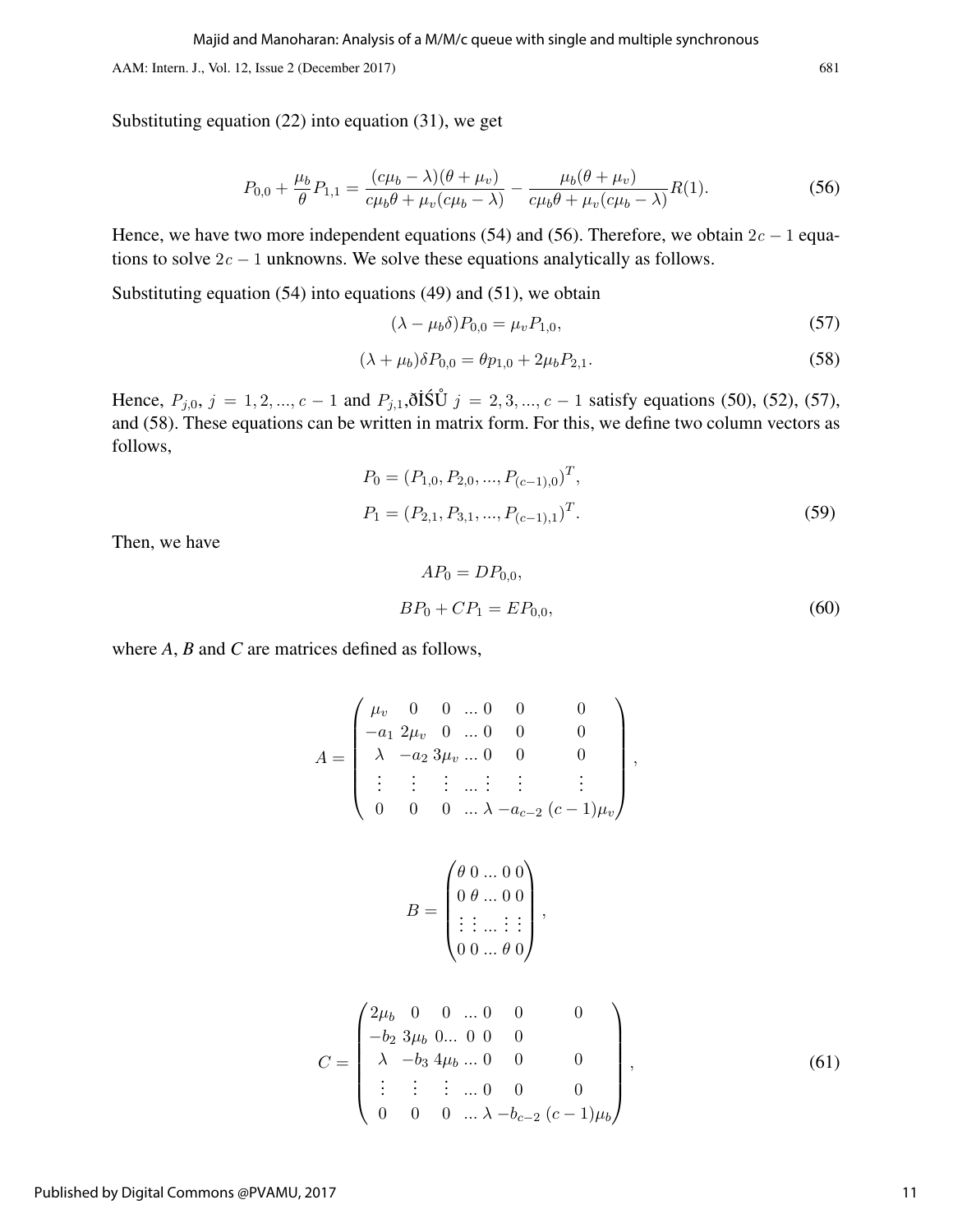where

$$
a_n = \lambda + n\mu_v + \theta,
$$
  

$$
b_n = \lambda + n\mu_b,
$$
 (62)

for  $n = 1, 2, ..., c - 2$  and *D* and *E* are two column vectors defined as follows,

$$
D = (\lambda - \mu_b \delta, -\lambda, 0, ..., 0)^T,
$$
  
\n
$$
E = ((\lambda + \mu_b)\delta, -\lambda \delta, 0, ..., 0)^T.
$$
\n(63)

Clearly, matrices *A* and *C* are invertible matrices. Thus, from equation (60), we have

$$
P_0 = A^{-1} D P_{0,0},
$$
  
\n
$$
P_1 = C^{-1} (E - B A^{-1} D) P_{0,0}.
$$
\n(64)

Let  $e_0$  be a vector with  $c - 1$  elements and  $e_1$  be a column vector with  $c - 2$  elements all to be one and zero respectively. Using equations  $(54)$  and  $(64)$ ,  $R(1)$  can be written by

$$
R(1) = (c-1)\delta P_{0,0} + FC^{-1}(E - BA^{-1}D)P_{0,0},
$$
\n(65)

where

$$
F = (c - 2, c - 3, ..., 1),\tag{66}
$$

is a vector. Submitting equations (54) and (65) into (56), we can obtain  $P_{0,0}$ . The matrices  $A^{-1}$ and  $C^{-1}$  can be calculated iteratively. Let  $x_{i,j}$  and  $y_{i,j}$  denote the elements of matrix  $A^{-1}$  and  $C^{-1}$ ðİS $\mathring{\text{U}}$ respectively. Then, we have

$$
x_{i,j} = 0, \quad i < j, \quad j = 2, 3, \dots, c - 1,
$$
\n
$$
x_{j,j} = \frac{1}{j\mu_v}, \quad j = 1, 2, 3, \dots, c - 1,
$$
\n
$$
x_{i,j} = \frac{1}{i\mu_v} (a_{i-1} x_{(i-1),j} - \lambda x_{(i-2),j}), \quad i > j, \quad j = 1, 2, 3, \dots, c - 1.
$$
\n
$$
(67)
$$

Since the matrix *C* has the same structure as the matrix *A*, therefore we have

$$
y_{i,j} = 0, \quad i < j, \quad j = 2, 3, \dots, c - 1,
$$
\n
$$
y_{j,j} = \frac{1}{(j+1)\mu_b}, \quad j = 1, 2, 3, \dots, c - 1,
$$
\n
$$
y_{i,j} = \frac{1}{(i+1)\mu_b} (b_i y_{(i-1),j} - \lambda y_{(i-2),j}), \quad i > j, \quad j = 1, 2, 3, \dots, c - 1.
$$
\n
$$
(68)
$$

Using equations (67) and (68), we obtain from equation (64) that

$$
P_{1,0} = (\lambda - \mu_b \delta) x_{1,1} P_{0,0},\tag{69}
$$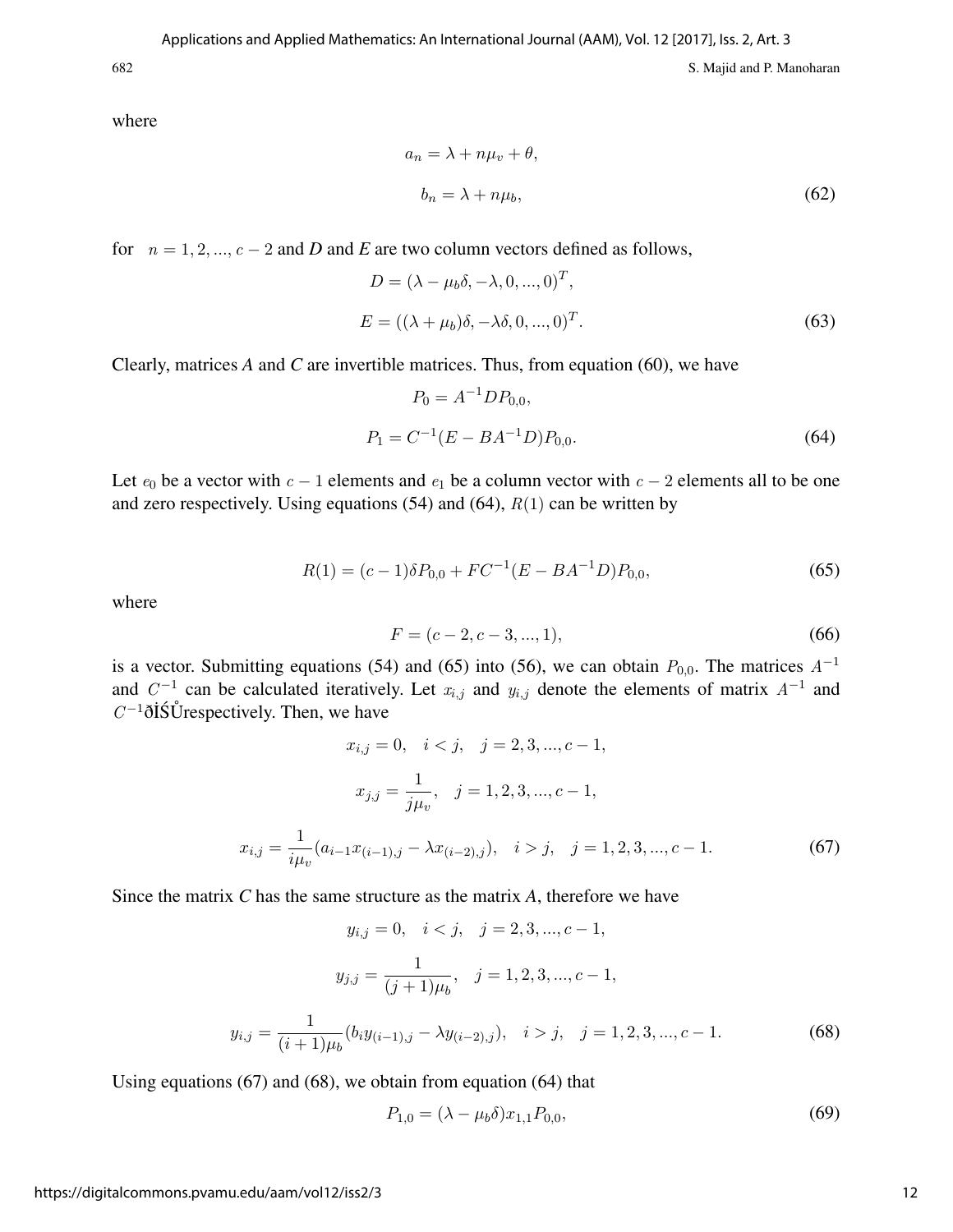Majid and Manoharan: Analysis of a M/M/c queue with single and multiple synchronous

AAM: Intern. J., Vol. 12, Issue 2 (December 2017) 683

$$
P_{j,0} = [(\lambda - \mu_b \delta)x_{j,1} - \lambda x_{j,2}]P_{0,0}, \quad j = 2, 3, ..., c - 1,
$$
\n(70)

$$
P_{j+1,1} = (b_1 y_{j,1} - \lambda y_{j,2}) \delta P_{0,0} - \theta \sum_{k=1}^j y_{j,k} P_{k,0}, \quad j = 1, 2, ..., c-2.
$$
 (71)

Define

$$
\phi_0 = c - 1 + \sum_{j=1}^{c-2} (c - j - 1)(b_1 y_{j,1} - \lambda y_{j,2}),
$$

$$
\phi_k = \sum_{j=k}^{c-2} (c-j-1)y_{j,k}, \quad k = 1, 2, ..., c-2.
$$
 (72)

Using (71), we obtain

$$
R(1) = \sum_{j=1}^{c-1} (c-j)P_{j,1} = U(\phi)P_{0,0},
$$
\n(73)

where

$$
U(\phi) = \delta\phi_0 - \theta \sum_{k=1}^{c-2} \phi_k [(\lambda - \mu_b \delta) x_{k,1} - \lambda x_{k,2}].
$$
 (74)

Substituting equations (54) and (73) into equation (56), we obtain

$$
P_{0,0} = \frac{K\theta(\theta + \mu_v)(c\mu_b - \lambda)}{\mu_v[c\mu_b\theta + \mu_v(c\mu_b - \lambda)] + K\theta\mu_b(\theta + \mu_v)U(\phi)}.
$$
(75)

Define

$$
\Psi_0 = c - 1 + \sum_{j=1}^{c-2} (j+1)(c-j-1)(b_1y_{j,1} - \lambda y_{j,2}),
$$

$$
\Psi_k = \sum_{j=k}^{c-2} (j+1)(c-j-1)y_{j,k}, \quad k = 1, 2, ..., c-2.
$$
 (76)

Using (71), we get

$$
R'(1) = \sum_{j=1}^{c-1} j(c-j)P_{j,1} = U(\Psi)P_{0,0},
$$
\n(77)

where

$$
U(\Psi) = \delta \Psi_0 - \theta \sum_{k=1}^{c-2} \Psi_k [(\lambda - \mu_b \delta) x_{k,1} - \lambda x_{k,2}].
$$
 (78)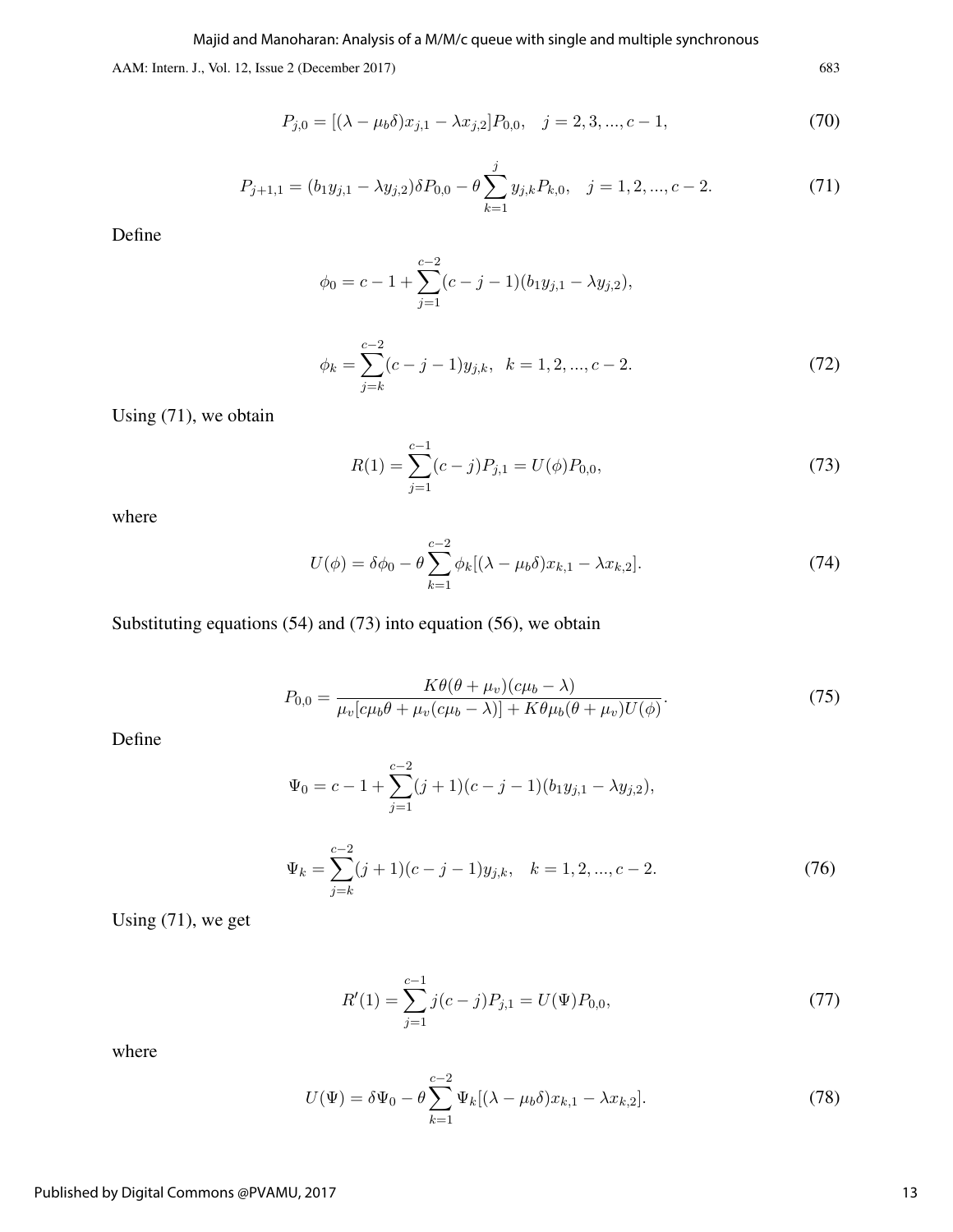

**Figure 2.** Mean queue length  $E[L]$  versus service rate  $\mu_v$  in working vacation period when  $\rho = 0.6$  and  $\mu_b = 5$ .



Figure 3. Mean queue length  $E[L]$  versus service rate  $\mu_v$  in working vacation period when  $\theta = 0.4$  and  $\mu_b = 5$ .

#### 3.5. Numerical Results

In this section, we present some numerical examples to demonstrate the impact of system parameters on system performance indices. Figures 2 and 3 illustrates the effect of vacation service rate  $\mu_v$  on the mean number of customers in the system  $E(L)$  at different values of  $\theta$  and  $\rho$  respectively. Figure 4 explains the impact of vacation service rate  $\mu$  on the state probability of the servers at different values of  $\theta$ . The main findings in this study are itemized as

- From Figure 2, we observe that the mean queue length  $E(L)$  decreases evidently with the increase in vacation service rate  $\mu_v$ . When  $\mu_v > 1.5$ ,  $E(L)$  increases with an increasing value of vacation rate  $\theta$ , but when  $\mu_v < 1.5$ ,  $E(L)$  decreases with an increasing value of  $\theta$  as shown in Figure 2(a). Therefore, a productive performance can be achieved by selecting the proper value of  $\theta$ , which is coherent with the fact that increasing the vacation rates may increase the queue length.
- From Figure 3, we observe that the mean queue length  $E(L)$  decreases with the increase in vacation service rate  $\mu_v$  and it increases with an increasing value of  $\rho$ .
- Figure 4 illustrates the state probability of the servers and the probability that the servers remains in normal busy period, i.e  $P(J = 1)$ , evidently decreases with an increase in vacation service rate  $\mu_v$ . The probability that the servers remain in vacation period  $P(J = 0)$  increases with an increasing value of  $\mu_v$ , therefore, the utilization of the system idle time becomes bigger. Note that the vacation rate  $\theta$  has also some impact on the state probability of servers. For example, when  $\theta$ =0.5,  $P(J = 1)$  are evidently smaller than those when  $\theta$ =1.5. It also shows that it is reasonable to establish the vacation period or lower speed operation period.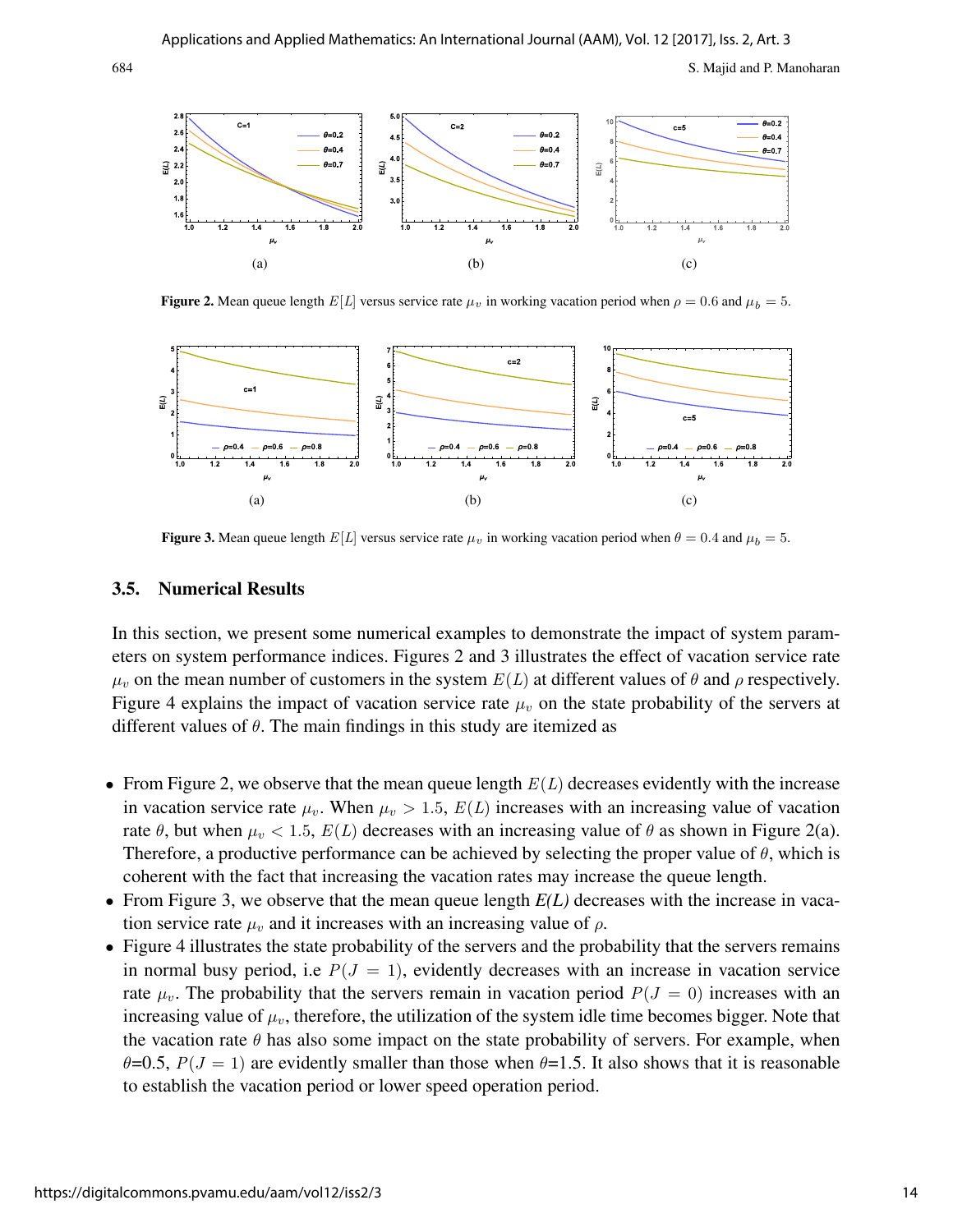

**Figure 4.** The state probability of the server versus service rate  $\mu_v$  in working vacation period when  $\rho = 0.6$  and  $\mu_b = 2.$ 

## 4. Single working vacation (SWV) model

The  $M/M/c$  queue with synchronous single working vacation policy is different from the multiple working vacation policy in a way that when the servers return from their working vacation and finds the system empty, they remains idle until the first arrival occurs rather than taking another vacation. As in MWV case, the markov chain  $\{(L(t), J(t)), t \ge 0\}$  can be defined for SWV model with state space

$$
E = \{(i, j), i = 0, 1, ..., j = 0, 1\}.
$$

Here,

 $J(t) = \begin{cases} 1, & \text{when the servers are in regular busy period or idle at time } t, \\ 1, & \text{otherwise.} \end{cases}$ 0, when the servers are in working vacation period at time  $t$ .

The set of balance equations governing the state probabilities are as follows,

$$
(\lambda + c\theta)P_{0,0} = \mu_v P_{1,0} + \mu_b P_{1,1},\tag{79}
$$

$$
(\lambda + \theta + n\mu_v)P_{n,0} = \lambda P_{n-1,0} + (n+1)\mu_v P_{n+1,0}, \text{ if } n \ge 1,
$$
\n(80)

$$
\lambda P_{0,1} = \theta p_{0,0},\tag{81}
$$

$$
(\lambda + n\mu_b)P_{n,1} = \lambda P_{n-1,1} + (n+1)\mu_b P_{n+1,1} + \theta P_{n,0}, \ \ if \ 1 \le n \le c-1,
$$
\n(82)

$$
(\lambda + c\mu_b)P_{n,1} = \lambda P_{n-1,1} + c\mu_b P_{n+1,1} + \theta P_{n,0}, \text{ if } n \ge c. \tag{83}
$$

Define the probability generating functions, for  $0 < z \leq 1$ ,

$$
G_0(z) = \sum_{n=0}^{\infty} z^n P_{n,0},
$$

$$
G_1(z) = \sum_{n=0}^{\infty} z^n P_{n,1},
$$

with  $G_0(1) + G_1(1) = 1$  and  $G'_0(z) = \sum_{n=1}^{\infty}$  $n=1$  $nz^{n-1}P_{n,0}.$ 

15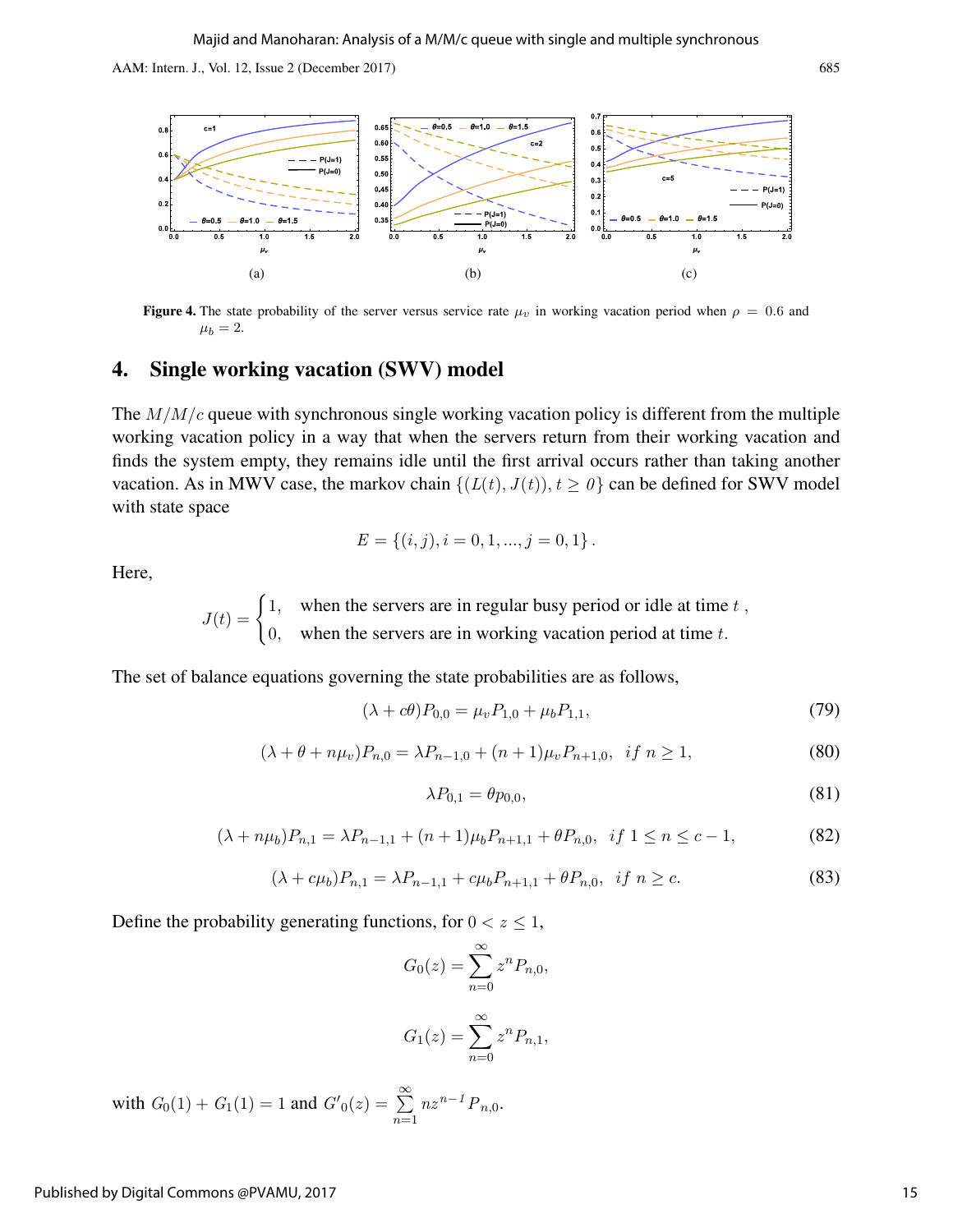Multiplying equation (80) by  $z^n$  and summing over all possible values of n and using equation (79), we get

$$
\mu_v(1-z)G'_0(z) = \left[\lambda(1-z) + \theta\right]G_0(z) - \left(\theta P_{0,0} + \mu_b P_{1,1}\right) + c\theta P_{0,0}.
$$
\n(84)

Similarly, multiplying equations (82) and (83) by  $z^n$  and summing over all possible values of n and using equation (81), we obtain

$$
(1-z)(\lambda z - c\mu_b)G_1(z) = \theta z G_0(z) - (\theta P_{0,0} + \mu_b P_{1,1})z + z^2 \theta P_{0,0} + \mu_b (1-z) \sum_{n=1}^c (n-c) z^n P_{n,1}.
$$
 (85)

For  $z \neq 1$ ,

$$
G_0'(z) - \left[\frac{\lambda}{\mu_v} + \frac{\theta}{\mu_v(1-z)}\right] G_0(z) = \frac{-H + c\theta P_{0,0}}{\mu_v(1-z)}.
$$
 (86)

As in the MWV case, we solve this differential equation as

$$
G_0(z) = \frac{e^{\frac{\lambda z}{\mu_v}}}{(1-z)^{\frac{\theta}{\mu_v}}} \left[1 - \frac{1}{K} \int\limits_0^z e^{\frac{-\lambda x}{\mu_v}} (1-x)^{\frac{\theta}{\mu_v}-1} dx\right] P_{0,0}.
$$
 (87)

Hence, we get a similar expression for  $G_0(z)$  as in MWV case. Here, we have

$$
G_0(0) = P_{0,0} = \frac{(H - c\theta P_{0,0})}{\mu_v} K = \frac{K\mu_b}{\mu_v - \theta(1 - c)K} P_{1,1}.
$$
\n(88)

$$
G_0(1) = \frac{\mu_v}{\theta K} P_{0,0}.
$$
\n(89)

From equations (88) and (89), we have

$$
\theta G_0(1) = H - c\theta P_{0,0}.\tag{90}
$$

Equation (85) can be written as

$$
G_1(z) = \frac{[\theta G_0(z) - H]z + z^2 \theta P_{0,0}}{(\lambda z - c\mu_b)(1 - z)} - \frac{\mu_b}{\lambda z - c\mu_b} R(z).
$$
(91)

Equation (87) gives  $G_0(z)$  in terms of  $P_{0,0}$ . Also, equation (91) shows that  $G_1(z)$  is a function of  $G_0(z)$ , H and  $R(z)$ . Hence, once  $P_{0,0}$  and  $P_{j,1}(j = 1, 2, ..., c)$  are calculated,  $G_0(z)$  and  $G_1(z)$  are completely determined.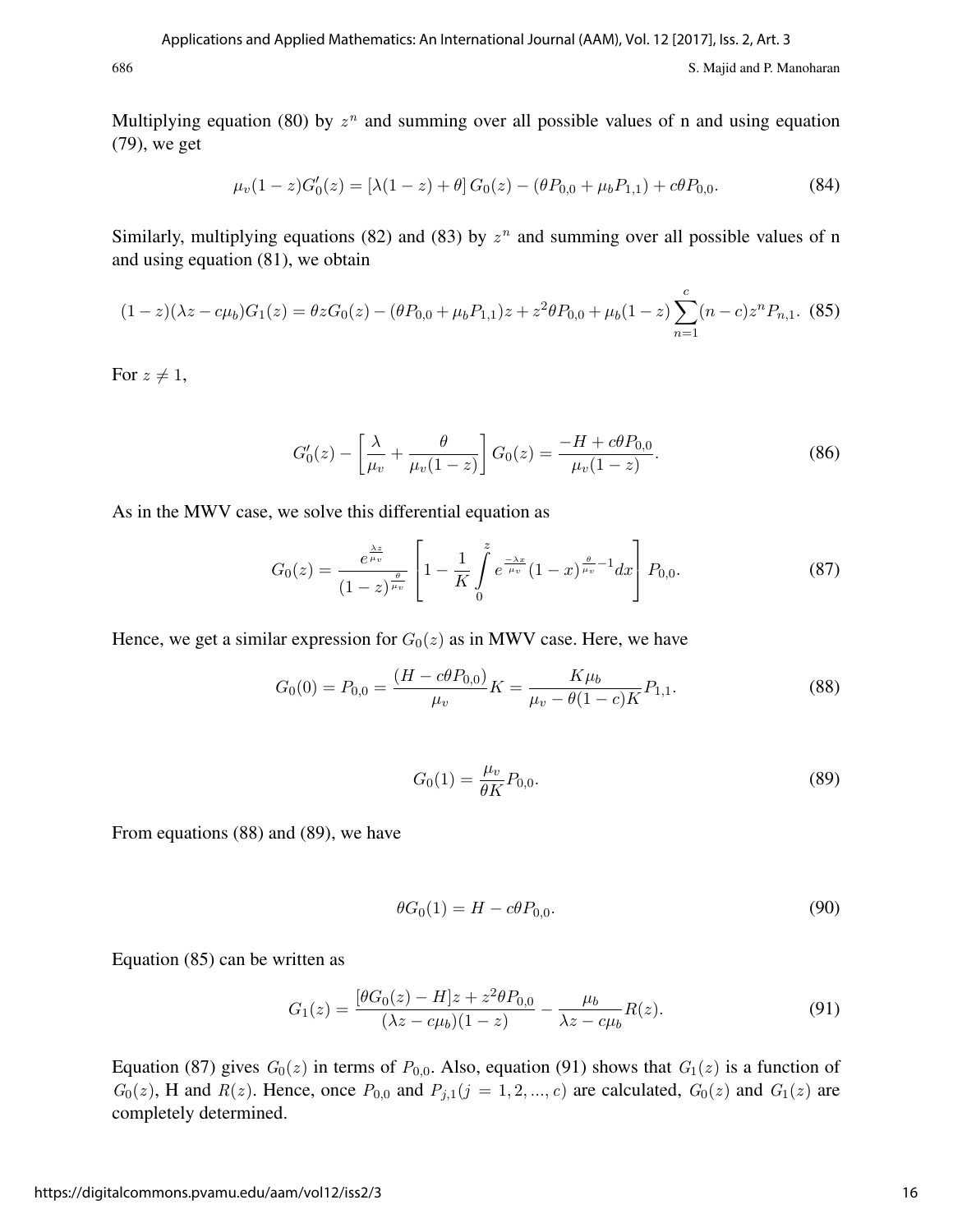Majid and Manoharan: Analysis of a M/M/c queue with single and multiple synchronous

AAM: Intern. J., Vol. 12, Issue 2 (December 2017) 687

#### 4.1. Performance Measures

Applying L'Hospital's rule to equation (91) and using equation (90), we have

$$
G_1(1) = \frac{\theta E(L_0) + \theta(2 - c)P_{0,0}}{c\mu_b - \lambda} + \frac{\mu_b}{c\mu_b - \lambda}R(1). \tag{92}
$$

Applying L'Hospital's rule to equation (86), we have

$$
E(L_0) = \lim_{z \to 1} G'_0(z) = \frac{\lambda G_0(1) - \theta E(L_0)}{\mu_v},
$$

implies that

$$
G_0(1) = \frac{(\theta + \mu_v)}{\lambda} E(L_0). \tag{93}
$$

Therefore, we get a similar expression for  $G_0(1)$  as in MWV case. Using (92)and (93) and noting that  $G_0(1)+G_1(1)=1$ , we get the mean number of customers when the system is in working vacation as

$$
E(L_0) = \frac{\lambda(1-\rho)}{\theta + \mu_v(1-\rho)} - \frac{\rho\theta(2-c)P_{0,0}}{\theta + \mu_v(1-\rho)} - \frac{\frac{\lambda}{c}}{\theta + \mu_v(1-\rho)}R(1).
$$
(94)

Now substituting equation (94) into equation (93), we have the probability that the server is in working vacation as

$$
G_0(1) = \frac{(1-\rho)(\theta + \mu_v)}{\theta + \mu_v(1-\rho)} - \frac{(\theta + \mu_v))\rho\theta(2-c)P_{0,0}}{\lambda[\theta + \mu_v(1-\rho)]} - \frac{\frac{\theta + \mu_v}{c}}{\theta + \mu_v(1-\rho)}R(1),
$$
(95)

and the probability that the server is in busy period as

$$
G_1(1) = 1 - G_0(1) = \frac{\theta \rho}{\theta + \mu_v (1 - \rho)} + \frac{(\theta + \mu_v)) \rho \theta (2 - c) P_{0,0}}{\lambda [\theta + \mu_v (1 - \rho)]} + \frac{\frac{\theta + \mu_v}{c}}{\theta + \mu_v (1 - \rho)} R(1).
$$
 (96)

Now, we derive  $E(L_1)$ . Differentiating equation (91) and using L'Hospital's rule, we get

$$
E(L_1) = \lim_{z \to 1} G'_1(z)
$$
  
\n
$$
= \lim_{z \to 1} \left\{ \frac{-\lambda [z(-H + \theta G_0(z)) + z^2 \theta P_{0,0}]}{(1 - z)(\lambda z - c\mu_b)^2} + \frac{-H + \theta G_0(z) + 2z \theta P_{0,0} + z \theta G'_0(z)}{(1 - z)(\lambda z - c\mu_b)} \right\}
$$
  
\n
$$
+ \frac{z(-H + \theta G_0(z)) + z^2 \theta P_{0,0}}{(1 - z)^2 (\lambda z - c\mu_b)} + \mu_b \frac{[(c\mu_b - \lambda z)R'(z) + \lambda R(z)]}{(c\mu_b - \lambda z)^2} \right\}
$$
  
\n
$$
= \frac{\theta(c\mu_b - \lambda)E(L_0(L_0 - 1)) + 2c\mu_b \theta E(L_0) + 2\theta[(c\mu_b - \lambda) - c\lambda]P_{0,0}}{2((c\mu_b - \lambda z))^2}
$$
  
\n
$$
+ \frac{R'(1)}{c(1 - \rho)} + \frac{\rho R(1)}{c(1 - \rho)^2}.
$$
 (97)

In order to get the value of  $G''_0(1)$ , we differentiate equation (84) twice on both sides such that

$$
E[L_0(L_0 - 1)] = \frac{2\lambda}{\theta + 2\mu_v} E[L_0].
$$
\n(98)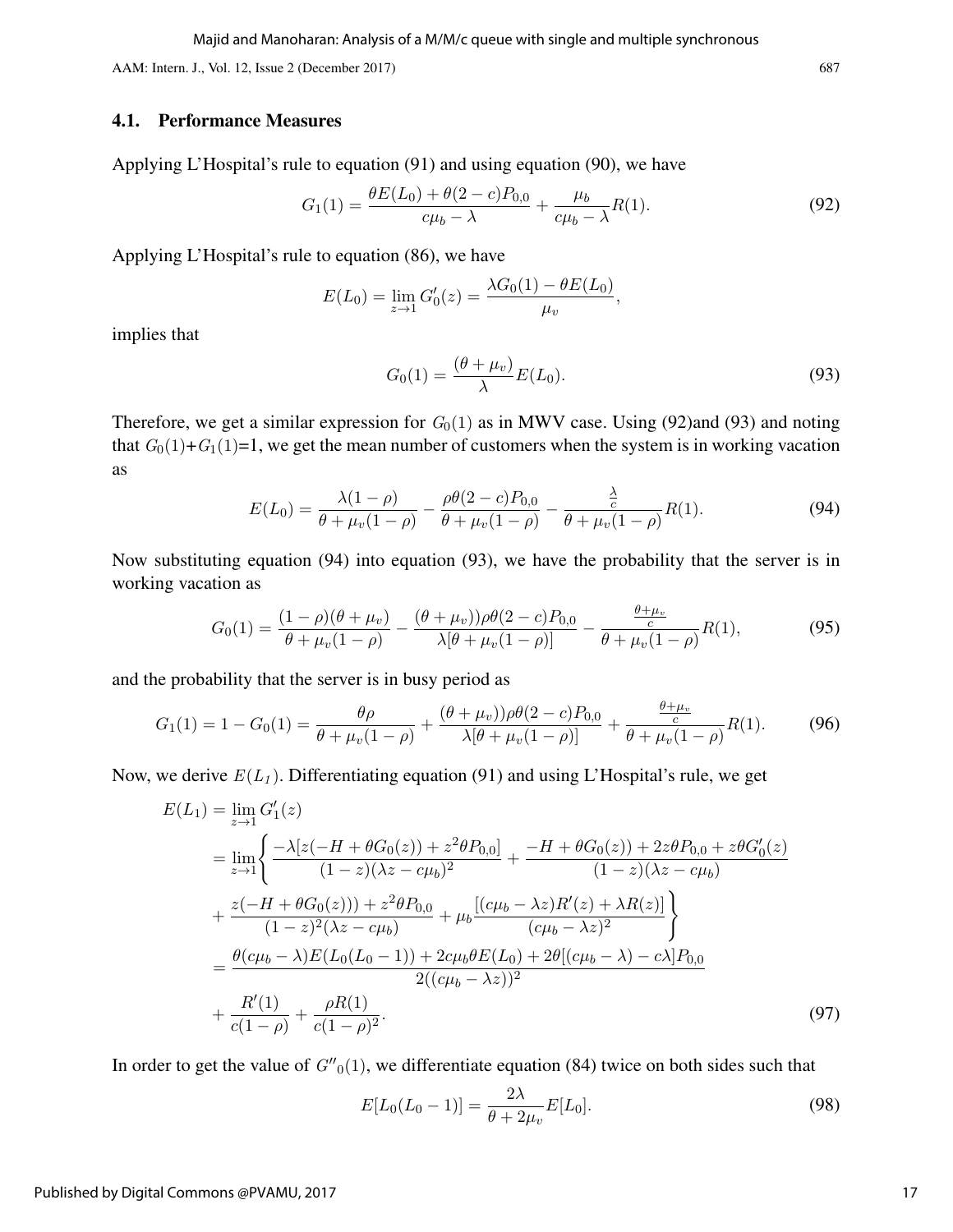Substituting (98) into (97), we obtain the mean number of customers when the system is in regular busy period as

$$
E[L_1] = \frac{\rho \theta}{1 - \rho} \left[ \frac{1}{\theta + 2\mu_v} + \frac{1}{\lambda(1 - \rho)} \right] E[L_0] + \left[ \frac{1}{\lambda} - \frac{1}{\mu_b(1 - \rho)} \right] P_{0,0}
$$

$$
+ \frac{1}{c(1 - \rho)} R'(1) + \frac{\rho}{c(1 - \rho)^2} R(1).
$$
(99)

Therefore, the mean number of customers in the system is

$$
E[L] = E[L_0] + E[L_1]
$$
  
=  $\left\{ 1 + \frac{\rho \theta}{1 - \rho} \left[ \frac{1}{\theta + 2\mu_v} + \frac{1}{\lambda(1 - \rho)} \right] \right\} \left[ \frac{\lambda(1 - \rho) - \rho \theta(2 - c)P_{0,0} - \frac{\lambda}{c}R(1)}{\theta + \mu_v(1 - \rho)} \right]$   
+  $\left[ \frac{1}{\lambda} - \frac{1}{\mu_b(1 - \rho)} \right] P_{0,0} + \frac{1}{c(1 - \rho)} R'(1) + \frac{\rho}{c(1 - \rho)^2} R(1).$  (100)

Using equation (95) in equation (89), we finally get

$$
P_{0,0} = \frac{\theta K}{\mu_v} P_0(1) = \frac{\theta K}{\mu_v} \left[ \frac{(1-\rho)(\theta + \mu_v) - \frac{(\theta + \mu_v)}{c} R(1)}{\theta + \mu_v (1-\rho) + \frac{K\theta^2 \rho(2-c)(\theta + \mu_v)}{\lambda \mu_v}} \right].
$$
 (101)

## 4.2. Calculations of  $R(1)$  and  $R'(1)$

As in MWV case, in order to calculate the values  $R(1)$  and  $R'(1)$ , we need to compute  $P_{j,1}$ , for  $j = 1, 2, ..., c - 1$ . From equations (79), (80), (81) and (82), the unknown probabilities  $P_{j,1}$ , for  $j = 1, 2, ..., c - 1$  and  $P_{j,0}$ , for  $j = 0, 1, 2, ..., c - 1$  satisfy the following  $2c - 3$  linear equations

$$
(\lambda + c\theta)P_{0,0} = \mu_v P_{1,0} + \mu_b P_{1,1},\tag{102}
$$

$$
(\lambda + \theta + n\mu_v)P_{n,0} = \lambda P_{n-1,0} + (n+1)\mu_v P_{n+1,0}, \ \ if \ 1 \le n \ge 1,
$$
\n(103)

$$
\lambda P_{0,1} = \theta p_{0,0},\tag{104}
$$

$$
(\lambda + n\mu_b)P_{n,1} = \lambda P_{n-1,1} + (n+1)\mu_b P_{n+1,1} + \theta P_{n,0}, \ \ if \ 1 \le n \le c-2. \tag{105}
$$

Hence, we need two another independent equations to compute all 2*c*-1 unknowns. From equation (88), we have

$$
P_{0,0} = \frac{K\mu_b}{\mu_v - \theta(1 - c)K} P_{1,1},\tag{106}
$$

implies that

$$
P_{1,1} = \delta P_{0,0},\tag{107}
$$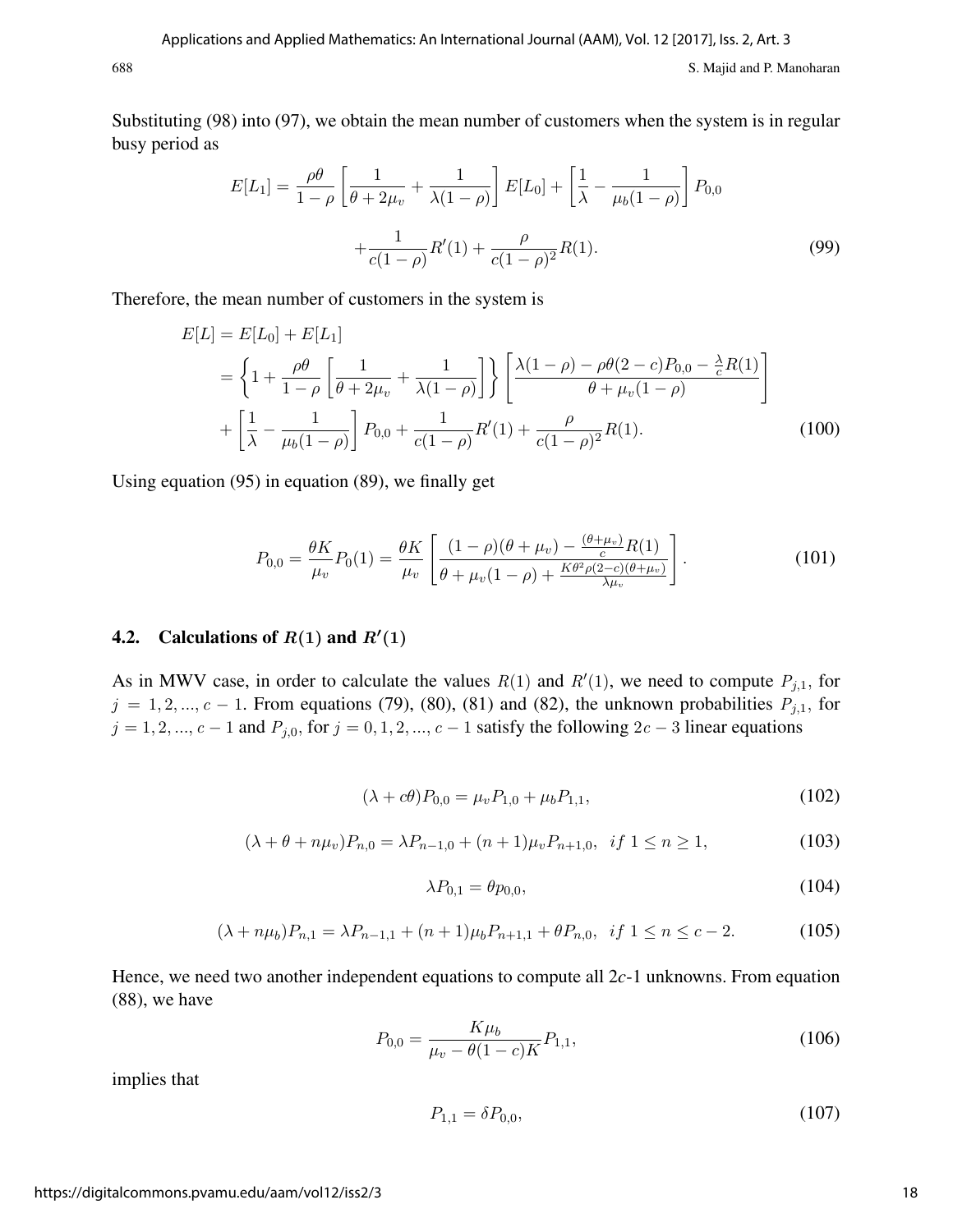Majid and Manoharan: Analysis of a M/M/c queue with single and multiple synchronous

AAM: Intern. J., Vol. 12, Issue 2 (December 2017) 689

where

$$
\delta = \frac{\mu_v - \theta (1 - c) K}{K \mu_b}.
$$
\n(108)

Substituting equation (90) into equation (95), we get

$$
P_{0,0} + \frac{\mu_b}{\theta} P_{1,1} - c P_{0,0} = \frac{(c\mu_b - \lambda)(\theta + \mu_v)}{c\mu_b \theta + \mu_v (c\mu_b - \lambda)} - \frac{\theta(\theta + \mu_v)(2 - c)P_{0,0}}{c\mu_b \theta + \mu_v (c\mu_b - \lambda)} - \frac{\mu_b(\theta + \mu_v)}{c\mu_b \theta + \mu_v (c\mu_b - \lambda)} R(1).
$$
\n(109)

Hence, we have another two independent equations (107) and (109). Therefore for solving  $2c - 1$ unknowns , we have 2c−1 independent equations. We analytically solve these equations as follows:

$$
(\lambda + c\theta - \mu_b \delta) P_{0,0} = \mu_v P_{1,0},
$$
\n(110)

$$
(-\theta + (\lambda + \mu_b)\delta)P_{0,0} = \theta p_{1,0} + 2\mu_b P_{2,1}.
$$
\n(111)

Thus,  $P_{j,0}$ ,  $j = 1, 2, ..., c - 1$ , and  $P_{j,1}$ ,  $j = 2, 3, ..., c - 1$ , satisfy equations (103), (105), (110), and (111). These equations can be written as equations in matrix form. We have

$$
AP_0 = GP_{0,0},
$$
  
\n
$$
BP_0 + CP_1 = HP_{0,0}.
$$
\n(112)

Note that *G* and *H* are defined as follows:

$$
G = (\lambda + c\theta - \mu_b \delta, -\lambda, 0, ..., 0)^T,
$$
  
\n
$$
H = (-\theta + (\lambda + \mu_b)\delta, -\lambda \delta, 0, ..., 0)^T.
$$
\n(113)

Then as in MWV case, we have

$$
P_{1,0} = (\lambda + c\theta - \mu_b \delta)x_{1,1}P_{0,0},\tag{114}
$$

$$
P_{j,0} = [(\lambda + c\theta - \mu_b \delta)x_{j,1} - \lambda x_{j,2}]P_{0,0}, \quad j = 2, 3, ..., c - 1,
$$
\n(115)

$$
P_{j+1,1} = (b_1 y_{j,1} - \lambda y_{j,2}) \delta P_{0,0} - \theta y_{j,1} P_{0,0} - \theta \sum_{k=1}^j y_{j,k} P_{k,0}, \ \ j = 1,2,...,c-2. \tag{116}
$$

Using equation (116), we obtain

$$
R(1) = \sum_{j=1}^{c-1} (c-j)P_{j,1} = U'(\phi)P_{0,0},
$$
\n(117)

$$
R'(1) = \sum_{j=1}^{c-1} j(c-j)P_{j,1} = U'(\Psi)P_{0,0}.
$$
 (118)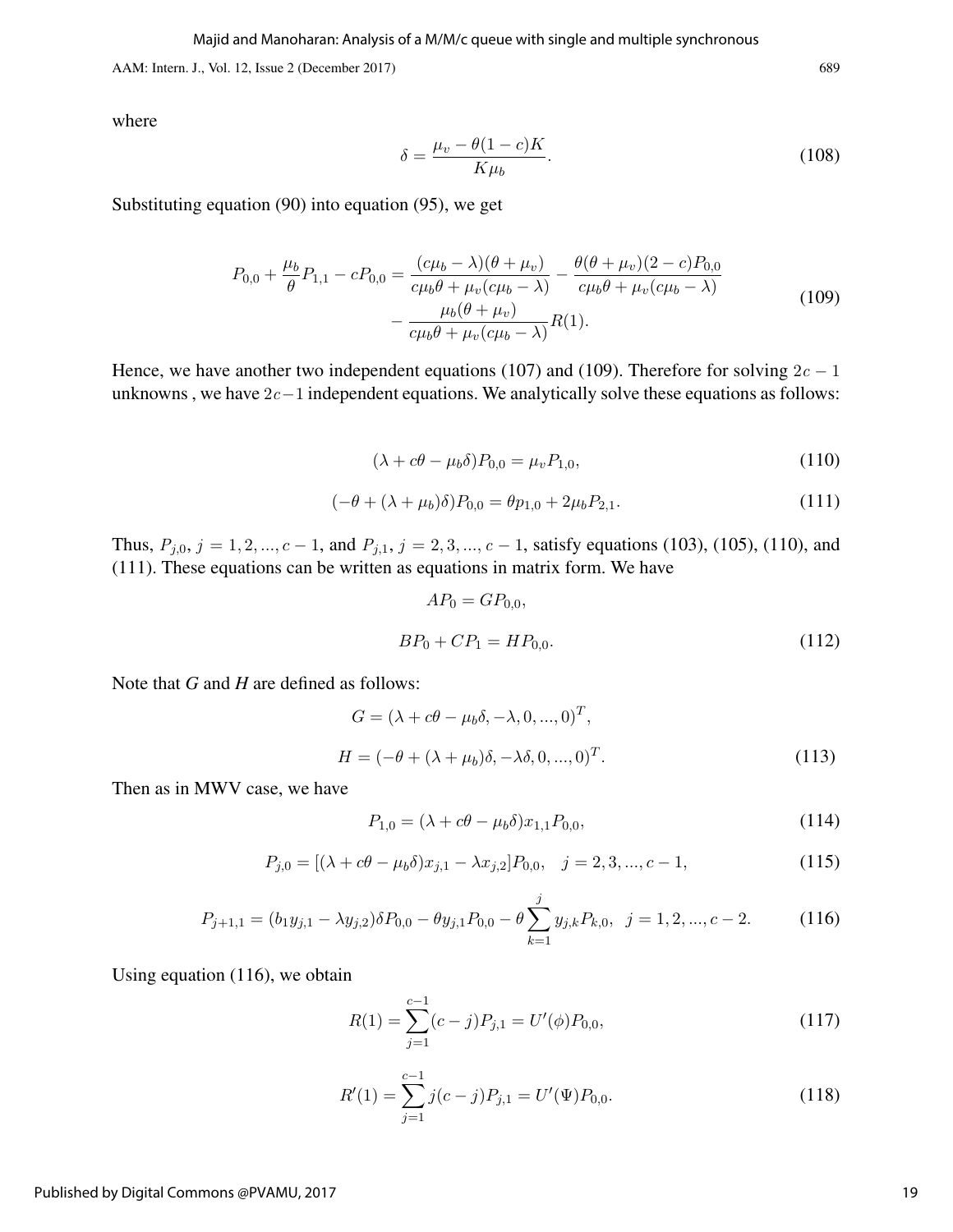

**Figure 5.** Mean queue length  $E[L]$  versus service rate  $\mu_v$  in working vacation period when  $\rho = 0.6$  and  $\mu_b = 5$ .

where

$$
U'(\phi) = \delta\phi_0 - \theta \sum_{j=1}^{c-2} (c - j - 1)p_{j,1} - \theta \sum_{k=1}^{c-2} \phi_k [(\lambda + c\theta - \mu_b \delta)x_{k,1} - \lambda x_{k,2}],
$$
(119)

$$
U'(\Psi) = \delta\Psi_0 - \theta \sum_{j=1}^{c-2} (j+1)(c-j-1)p_{j,1} - \theta \sum_{k=1}^{c-2} \Psi_k[(\lambda + c\theta - \mu_b \delta)x_{k,1} - \lambda x_{k,2}].
$$
 (120)

Substituting equations (107) and (117) into equation (109), we obtain

$$
P_{0,0} = \frac{K\theta(\theta + \mu_v)(c\mu_b - \lambda)}{\mu_v[c\mu_b\theta + \mu_v(c\mu_b - \lambda)] + K\theta^2(\theta + \mu_v)(2 - c) + K\theta\mu_b(\theta + \mu_v)U'(\phi)}.
$$
(121)

#### 4.3. Numerical Results

In this section, we present some numerical examples to illustrate the impact of system parameters on system performance indices. Figures 5 and 6 demonstrates the effect of vacation service rate  $\mu_v$ on the mean number of customers in the system  $E(L)$  at different values of  $\theta$  and  $\rho$  respectively. Figure 7 explains the impact of vacation service rate  $\mu$  on the state probability of the servers at different values of  $\theta$ .

![](_page_20_Figure_11.jpeg)

**Figure 6.** Mean queue length  $E[L]$  versus service rate  $\mu_v$  in working vacation period when  $\theta = 0.4$  and  $\mu_b = 5$ .

From Figure 5, we observe that the mean queue length  $E(L)$  decreases evidently with the increase in vacation service rate  $\mu_v$  and it decreases as the value of  $\theta$  increases. From Figure 6, we observe that the mean queue length  $E(L)$  decreases with the increase in vacation service rate  $\mu_v$  and it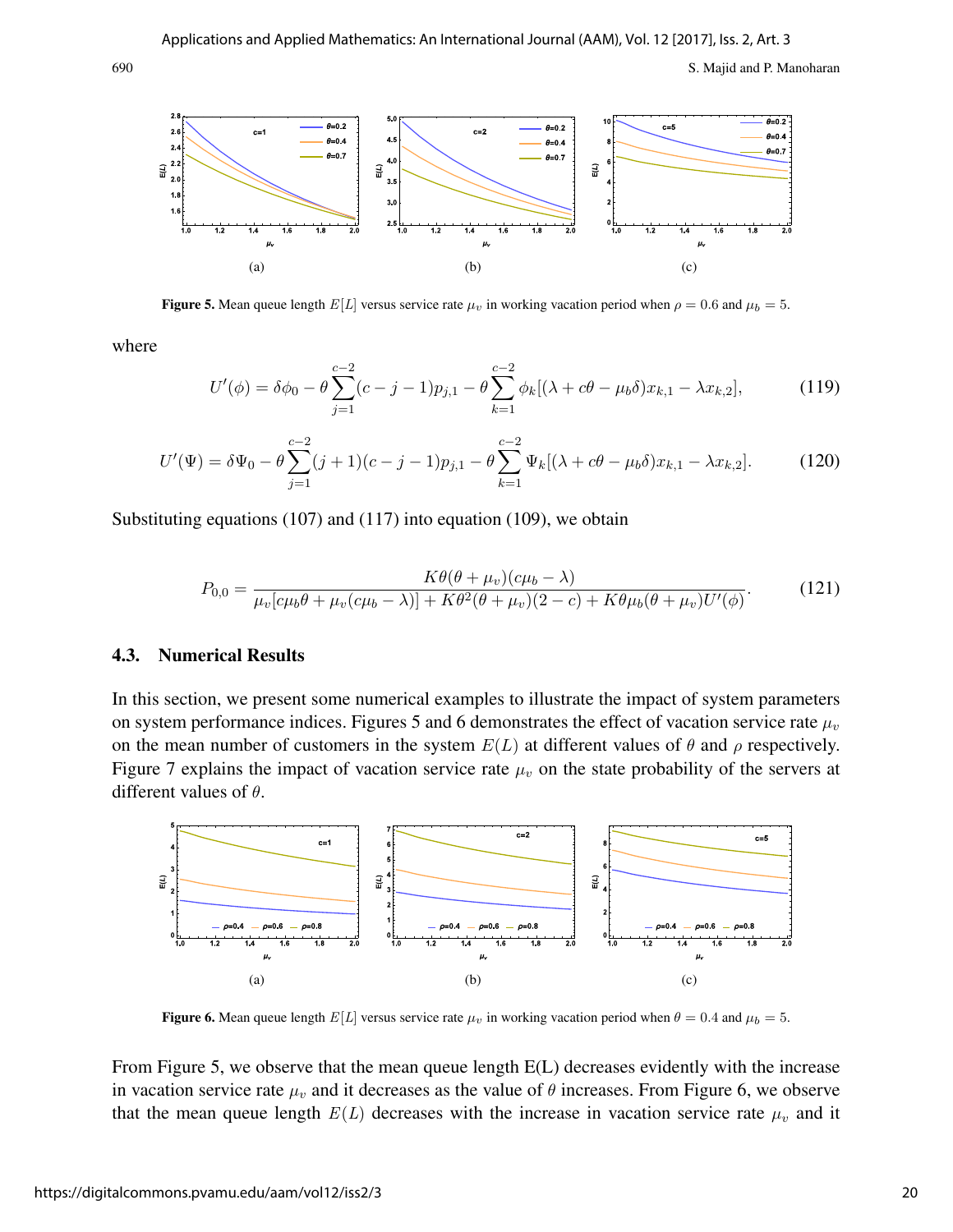![](_page_21_Figure_2.jpeg)

**Figure 7.** The state probability of the server versus service rate  $\mu_v$  in working vacation period when  $\rho = 0.6$  and  $\mu_b = 2.$ 

increases as the value of  $\rho$  increases. Figure 7 illustrates the state probability of the servers and the probability that the servers remains in normal busy period, i.e.  $P(J = 1)$ , decreases with an increase in vacation service rate  $\mu_v$ . The probability that the servers remain in vacation period increases with an increasing value of  $\mu_v$ , therefore, the utilization of the system idle time becomes bigger. Note that the vacation rate  $\theta$  has also some impact on the state probability of servers. For example, when  $\theta = 0.5$ ,  $P(J = 1)$  are evidently smaller than those when  $\theta = 1.5$ . It also shows that it is reasonable to establish the vacation period or lower speed operation period.

## 5. Comparison of the models

In this section, we compare the mean queue lengths of the MWV model and SWV model for the different values of  $\theta$  and  $\rho$  respectively. The main findings in this study are itemized as,

- Figure 8(a) illustrates that when  $\theta = 0.2$ , the mean queue length of SWV model is greater than MWV model and when  $\theta = 0.7$ , the MWV model gives larger queue length but for  $\theta = 0.4$ , the mean queue length of MWV and SWV models almost coincides. Hence, MWV model works better than compared to SWV when  $\theta$ =0.2 and for  $\theta$ =0.4, SWV model becomes better. Therefore, when the mean of vacation rate is large, the SWV model gives better performance than the corresponding MWV model.
- In Figures 8(b), 8(c) and 8(d), the mean queue length of MWV model is greater than SWV model. Note that, it is clear from the Figures 8(b), 8(c) and 8(d) that as we increase the value of c, the difference between the mean queue lengths of MWV and SWV models increases for the corresponding values of  $\theta$  respectively. Hence a SWV model is better than a MWV model in the sense that mean queue length in MWV model is always greater than that in the SWV model for the corresponding value of  $c$ .
- Figure 9(a) demonstrates that when  $\rho = 0.4$ , the mean queue length of MWV and SWV model have the same values. But for  $\rho = 0.6$  and  $\rho = 0.8$ , the SWV model gives better performance than the corresponding MWV model.
- Similarly, Figures 9(b), 9(c) and 9(d) shows that SWV model works better than the MWV model and the difference between the queue lengths increases as we increase the value of *c* gradually for the corresponding values of  $\rho$ .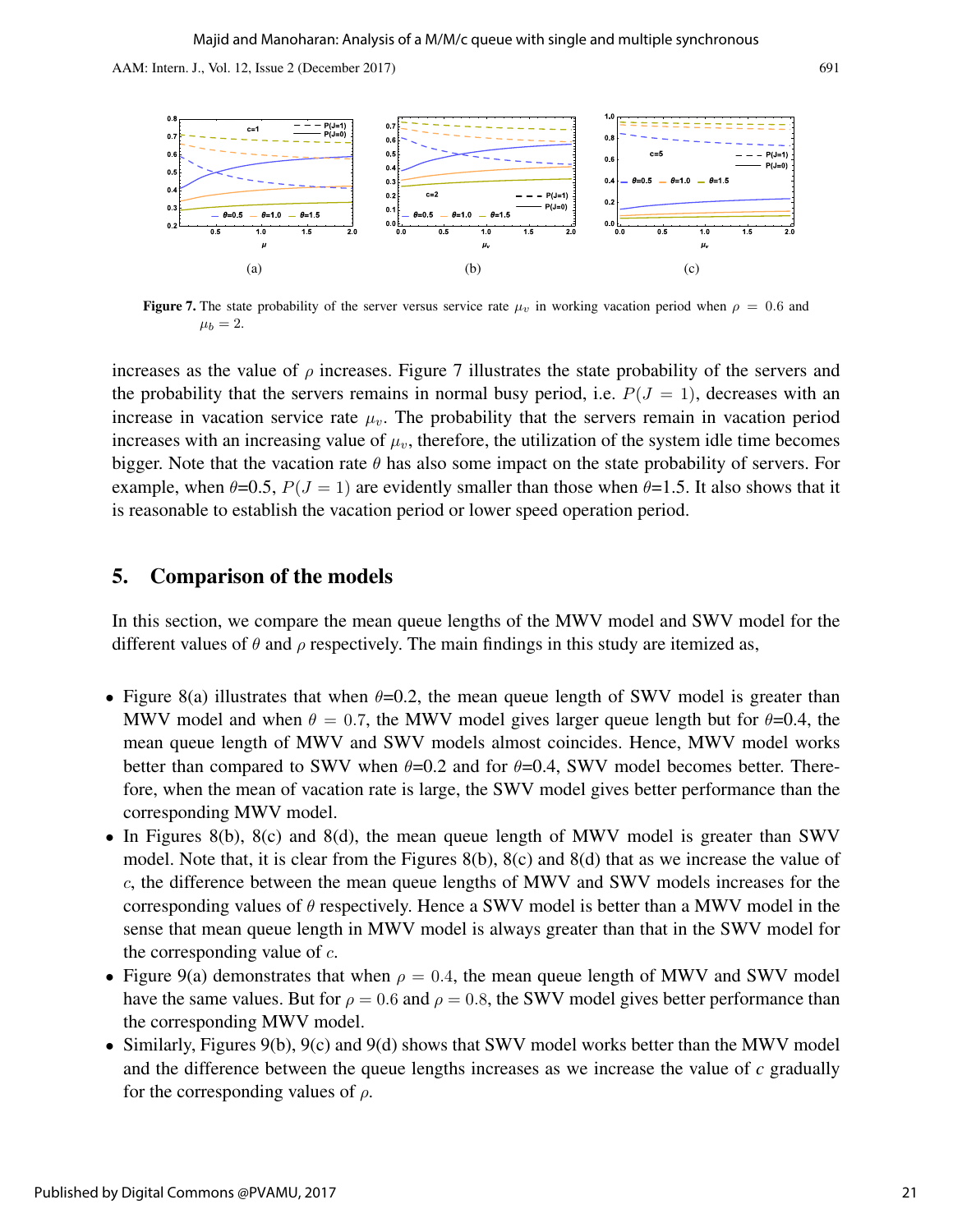![](_page_22_Figure_2.jpeg)

**Figure 8.** Mean queue length  $E[L]$  versus service rate  $\mu_v$  in working vacation period when  $\rho = 0.4$  and  $\mu_b = 5$ .

## 6. Conclusion

We have investigated the synchronous working vacation policy in a  $M/M/c$  model. Two different types of WV policies are discussed, the multiple working vacation (MWV) policy and single working vacation (SWV) policy. We have obtained some performance measures based on the two indexes  $R(1)$  and  $R'(1)$  and derived some results regarding the limiting behavior of some performance measures. We have provided some numerical examples which illustrate that the above obtained theoretical results are reasonable and can be applied directly to solve the practical problems. This work underlines the fact that when the vacation rate  $\theta$  is small, average number number of customers in the system in SWV model is greater than the MWV model for  $c = 1$ . For  $c \ge 2$ , average number of customers in SWV model is always less than the MWV model.

## **REFERENCES**

Altman, E. and Yechiali, U. (2006). Analysis of customers' impatience in queues with server vacations, Queuing Systems, Vol. 52, pp. 261–279.

Baba, Y. (2005). Analysis of a  $GI/M/1$  queue with multiple working vacations, Oper. Res. Letters,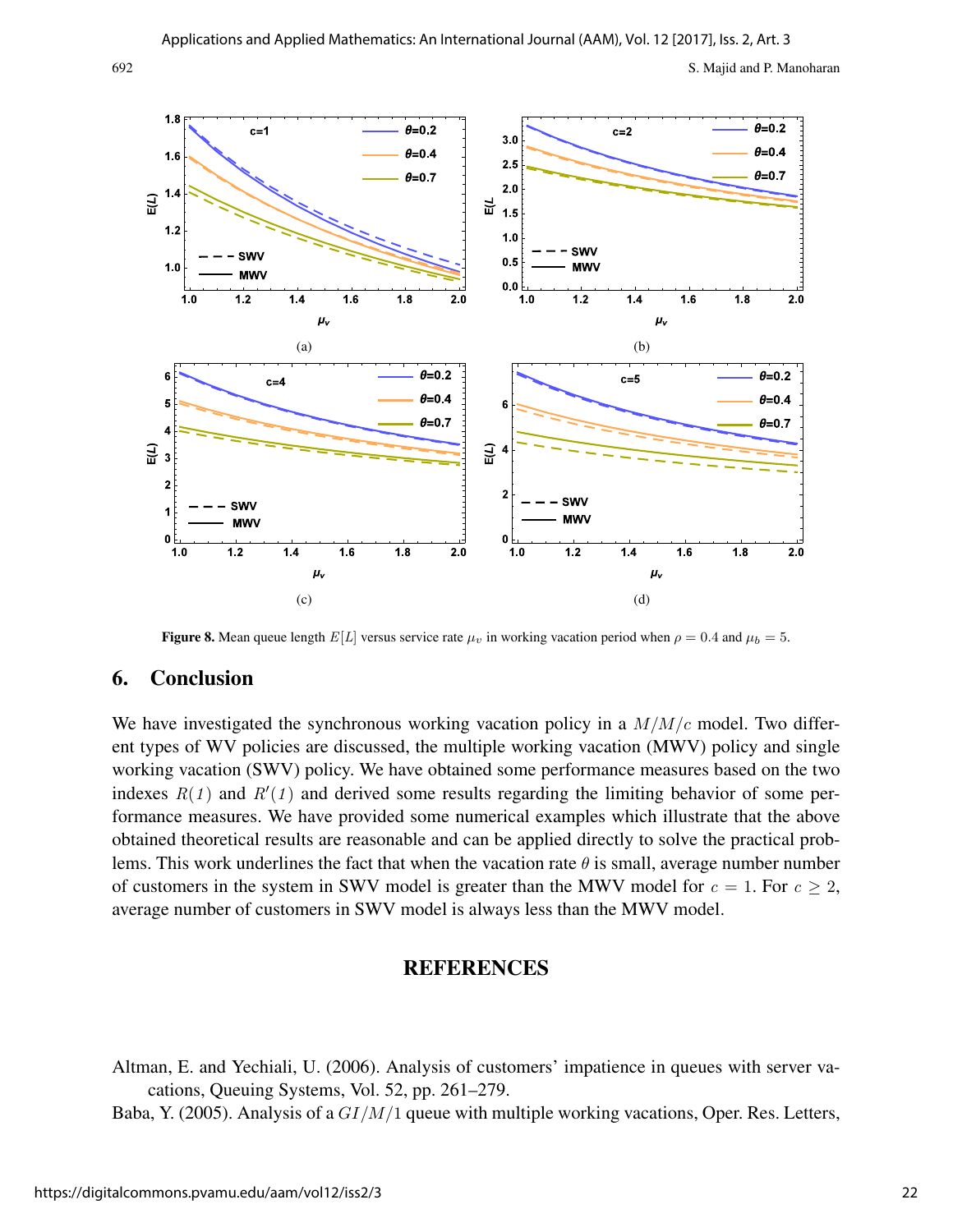![](_page_23_Figure_2.jpeg)

**Figure 9.** Mean queue length  $E[L]$  versus service rate  $\mu_v$  in working vacation period when  $\theta = 0.4$  and  $\mu_b = 5$ .

Vol. 33, pp. 201–209.

- Banik. (2010). Analysis of single server working vacation in  $GI/M/1/N$  and  $GI/M/1/\infty$  queuing systems, International Journal of Operational Research, Vol. 7, No. 3, pp. 314–333.
- Chakravarthy, S.R. (2007). A multi-server synchronous vacation model with thresholds and a probabilistic decision rule, Euro. J. Oper. Res., Vol. 182, pp. 305–320.
- Chao, X. and Zhao, Y. Q. (1998). Analysis of multi-server queues with station and server vacations, European Journal of Operational Research, Vol. 110, No. 2, pp. 392–406.
- Haghighi, A.M. (1977). A many server queueing system with feedback, in *Proceedings of the 8th National Mathematics Conference*, Aryamehr University of Technology, Tehran.
- Haghighi, A.M. (1981). A many-server queueing system with feedback, Bull. Iranian Math. Soc., Vol. 9, No. I, pp. 65–74 (serial No. 16).
- Haghighi, A.M., Medhi, J. and Mohanty, S.G. (1986). On a multi-server Markovian queueing system with balking and reneging, Comput. Oper. Res., Vol. 13, No. 4, pp. 421–425.
- Jaina, M. and Upadhyaya, S. (2011). Synchronous working vacation policy for finite-buffer multiserver queueing system, Applied Mathematics and Computation, Vol. 217, pp. 9916–9912.
- Kim, J., Choi, D. and Chae, K. (2003). *Analysis of queue-length distribution of the* M/G/1 *queue with working vacations*, International Conference on Statistics and Related Fields, Hawaii.
- Levy, Y. and Yechiali, U. (1976). An  $M/M/c$  queue with server's vacations, INFOR, Vol. 14, pp. 153–163.